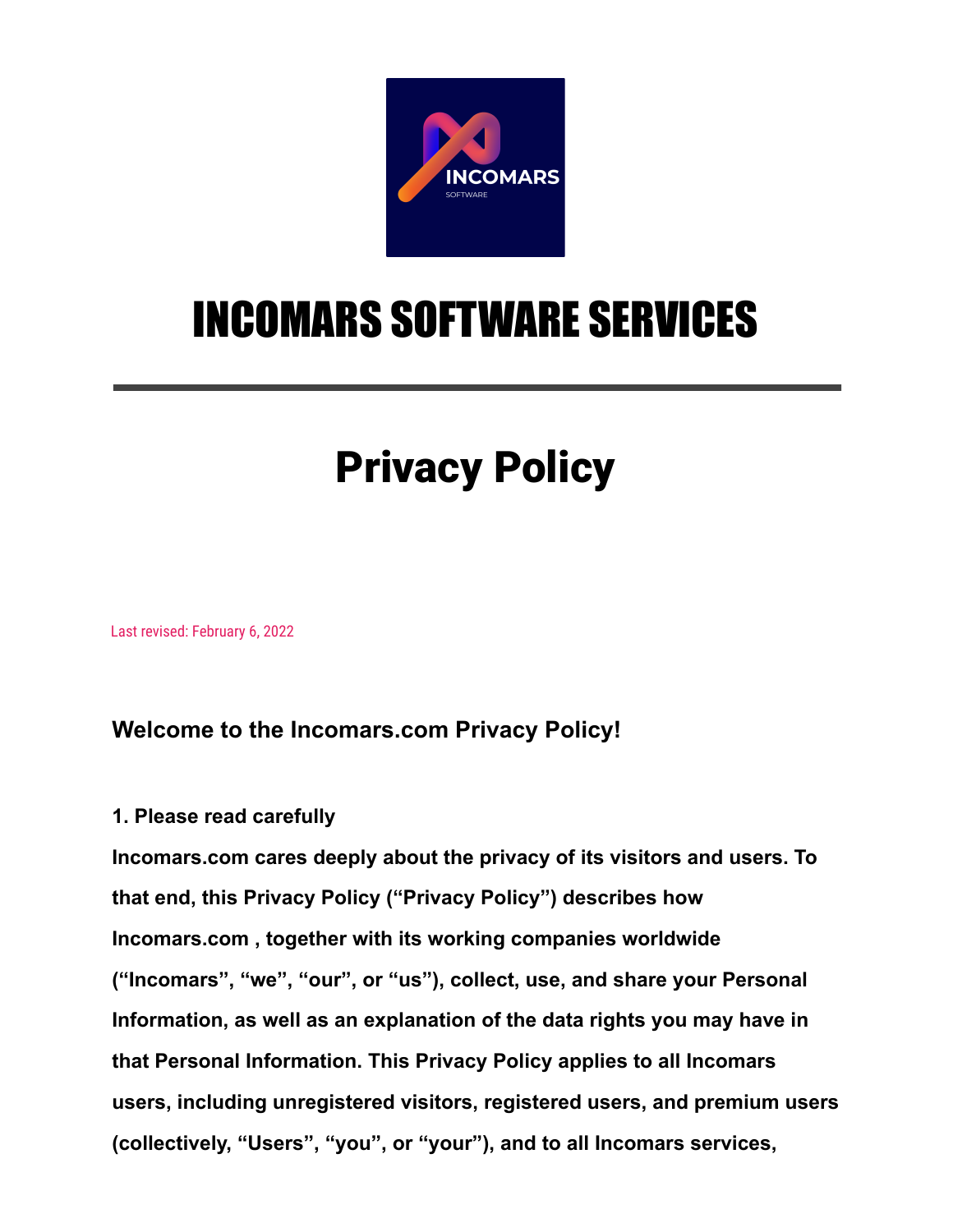**including our websites (including www.incomars.com and any of its subdomains, the "Website"), web applications ("Incomars Apps"), mobile applications ("Mobile Apps"), and related services (collectively, the "Services"). This Privacy Policy is not intended to override the terms of any contract you have with us, nor any rights you may have under other applicable data privacy laws. Prior to accessing or using our Services, please read this policy and make sure you fully understand our practices in relation to your Personal Information. If you read and fully understand this Privacy Policy, and remain opposed to our practices, you must immediately leave and discontinue all use of any of our Services. If you have any questions or concerns regarding this policy, please contact us here. This policy describes our privacy practices – what Personal Information we collect about our Users, what we do with it, how we share it, and your rights regarding that Personal Information.**

**By accessing or using any of our Services, you acknowledge that you have read this Privacy Policy.**

- **2. What 'Personal Information' do we collect?**
- **2.1. User information:**

**To provide you the Services, we must collect Personal Information relating to an identified or identifiable natural person ("Personal Information"). We collect Personal Information you provide us, from your use of the Services, and from other sources. Here are the types of Personal Information we collect about you: Information you provide us. When you register for our Services, purchase and/or register domain names, use any of our Services; and/or when you contact us directly by any communication channel (e.g.,**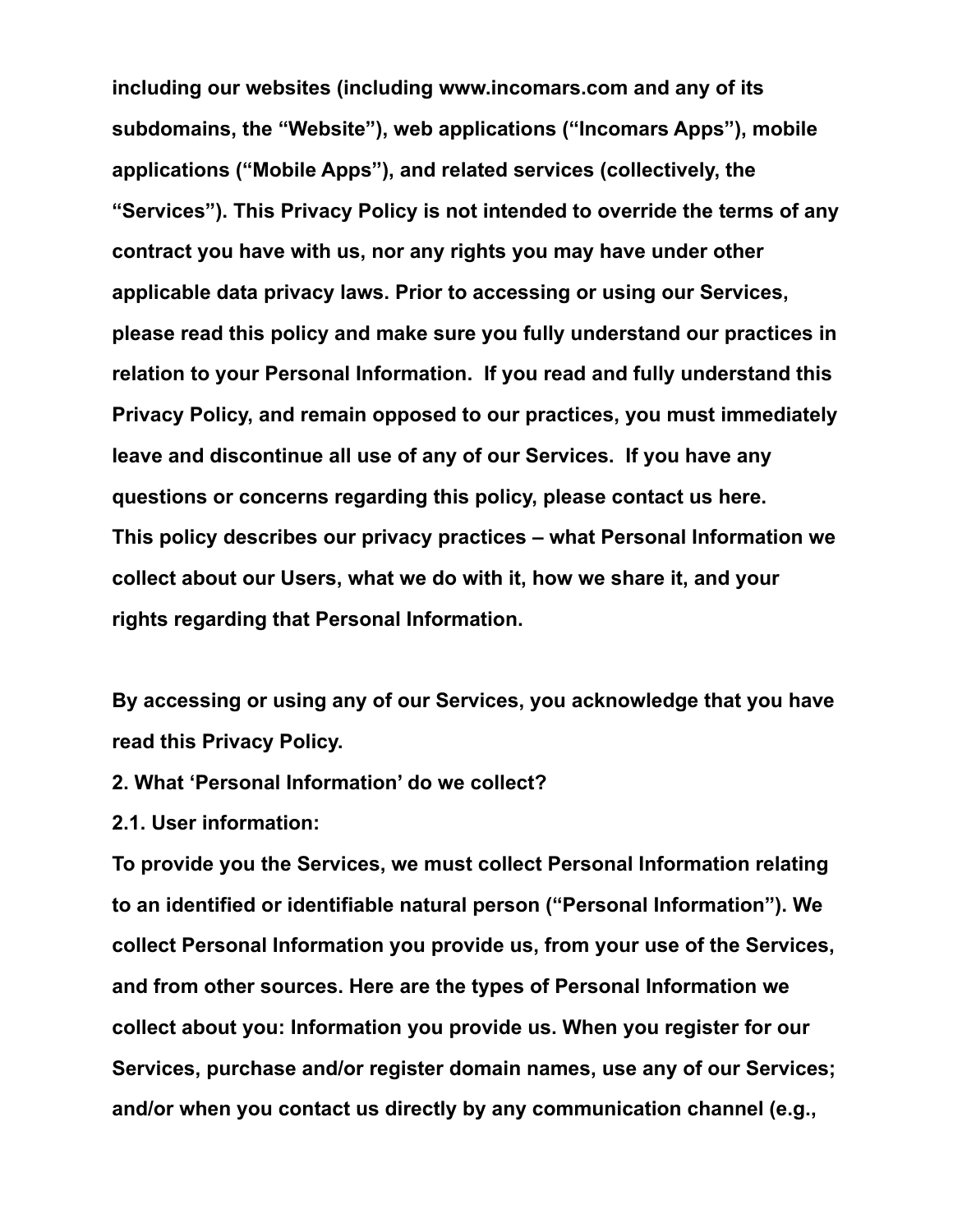**Incomars's support tickets, emails), you may provide us Personal Information, such as name, email address, phone number, payment information (for Users with Paid Services), information you include in your communications with us and with other users on our platform, and Personal Information contained in scanned identification documents (such as an ID card, driver's license, passport, or official company registration documents). Information we collect when you use the Services. When you visit, download, and/or use any of our Services, we may collect aggregated usage Personal Information, such as Visitors' and Users' browsing and 'click-stream' activity on the Services, session heatmaps and scrolls, non-identifying Personal Information regarding the Visitor's or User's device, operating system, internet browser, screen resolution, language and keyboard settings, internet service provider, referring/exit pages, date/time stamps, etc. Information we collect from other sources. We may receive Personal Information about you from third-party sources, such as i) security providers , fraud detection and prevention providers for example to help us screen out users associated with fraud, ii) social media platforms, when you log-in or sign-up using your social media account, we may receive Personal Information from that service (e.g., your username, basic profile Personal Information) and in some cases, we may collect Personal Information from lead enhancement companies which help us to improve our service offering; iii) advertising and marketing partners in order to monitor, manage and measure our ad campaigns. To provide our Services, we collect Personal Information about our Users.**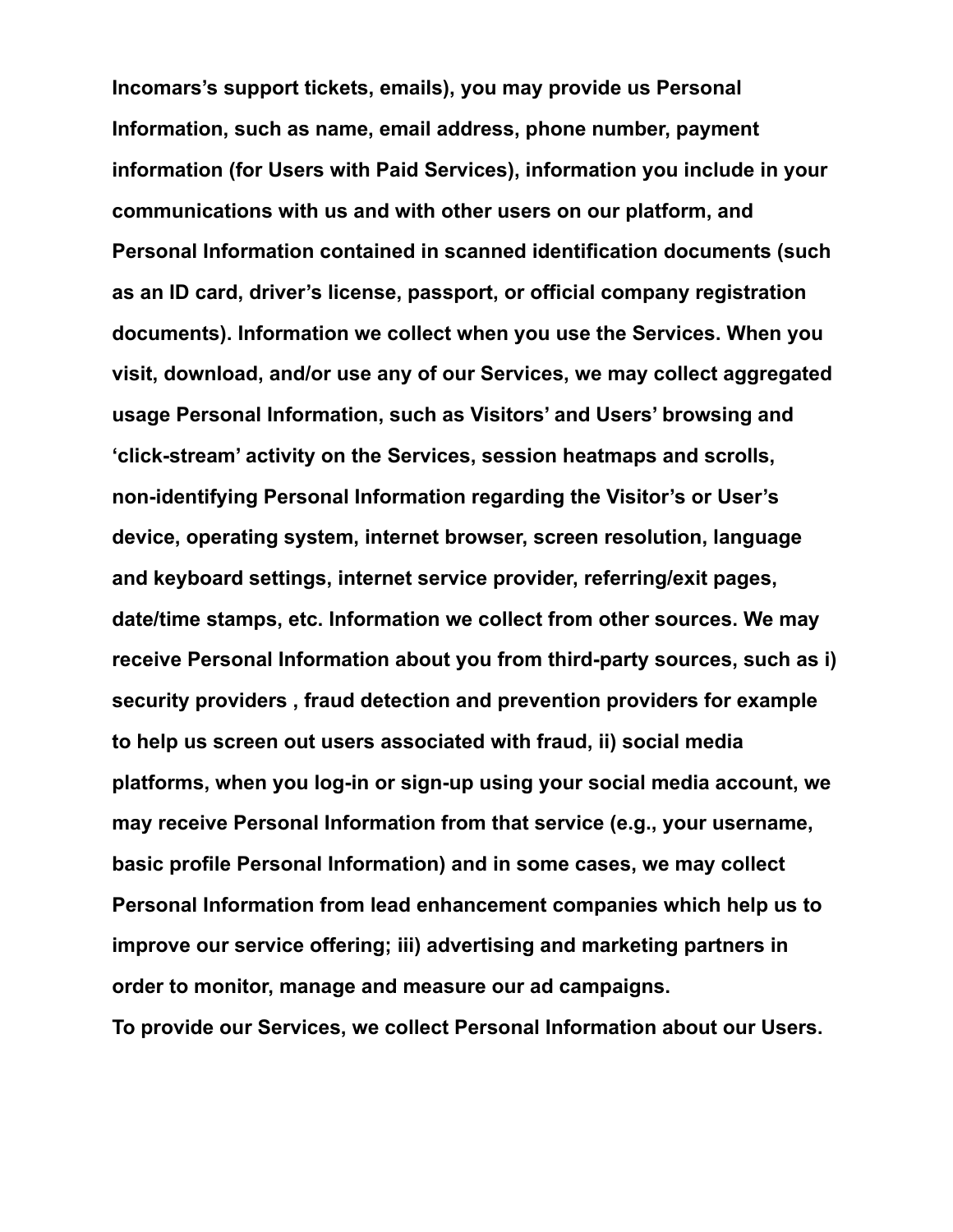**The Personal Information comes from you when you visit or use our services, Personal Information we collect automatically, and Personal Information we collect from other sources.**

**2.2. Users of users 'Personal Information'**

**We may also collect Personal Information pertaining to visitors and users of our User's websites or services ("Users-of-Users"), solely for and on our Users' behalf (as further described in Section ?6 below).**

## **2.3. Incomars Ordering information**

**We also collect information that is provided to us by Incomars Ordering forms ("Order For Software"), when they apply to any of the open positions published at https://www.incomars.com/, by e-mail or otherwise (as further described in Section ?15 below).**

**3. Why do we collect such 'Personal Information'**

**We use your Personal Information for the following purposes: To provide and operate the Services; To further develop, customize, expand, and improve our Services, based on Users' common or personal preferences, experiences and difficulties; To provide our Users with ongoing customer assistance and technical support; To be able to contact our Users with general or personalized service-related notices and promotional messages (as further detailed in Section 8 below); To help us to update, expand and analyze our records to identify new customers; To facilitate, sponsor, and offer certain contests, events, and promotions, determine participants' eligibility, monitor performance, contact winners,**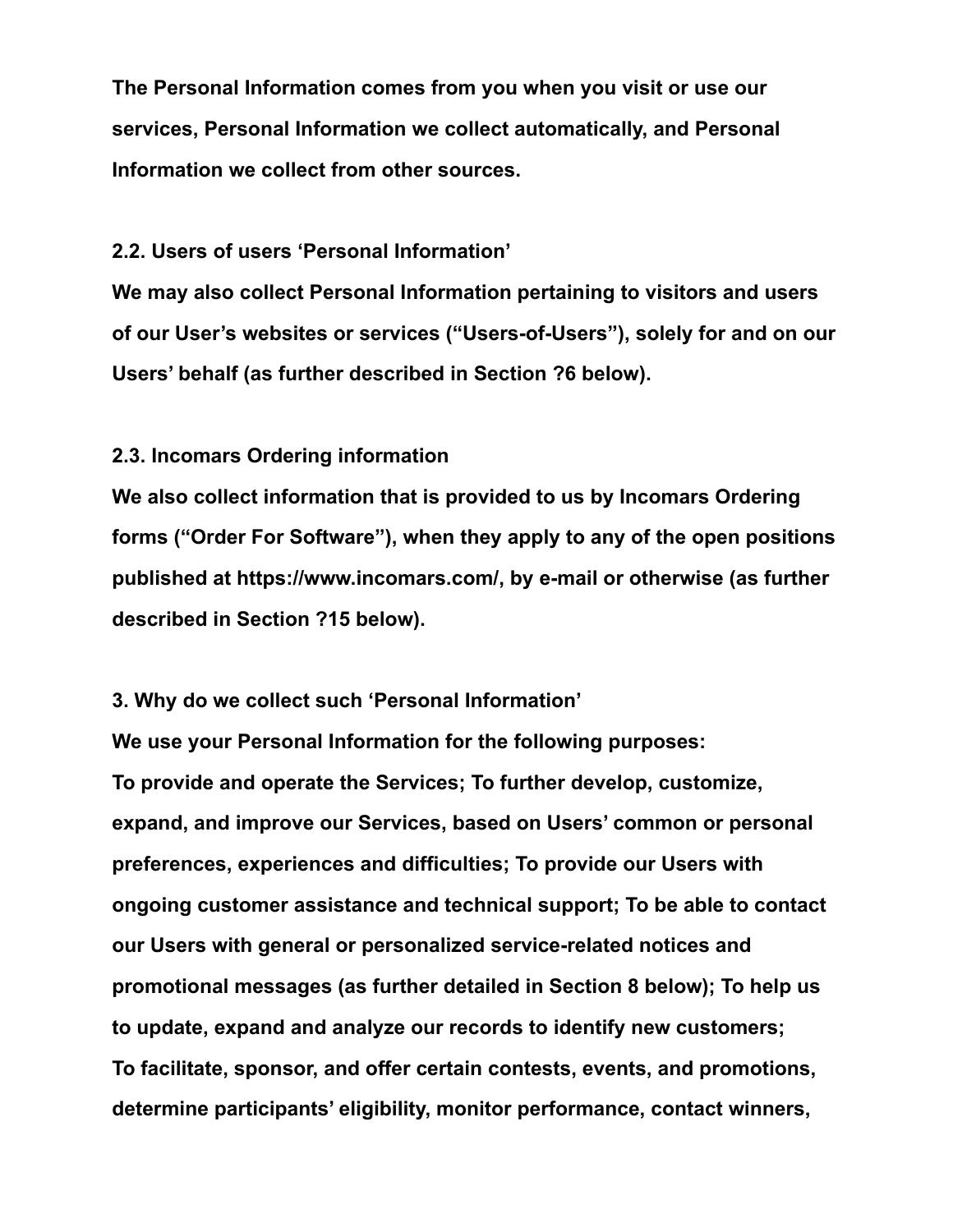**and grant prizes and benefits; To analyze our performance and marketing activities; To create aggregated statistical data and other aggregated and/or inferred information, which we or our business partners may use to provide and improve our respective services; To provide you with professional assistance , only upon your request; To enhance our data security and fraud prevention capabilities; and To comply with any applicable laws and regulations.**

**We use your Personal Information for the purposes set out in Section 3 where: Our use of your Personal Information is necessary to perform a contract or to take steps to enter into a contract with you (e.g. to provide you with a website, to provide you with our customer assistance and technical support); Our use of your Personal Information is necessary to comply with a relevant legal or regulatory obligation that we have; or Our use of your Personal Information is necessary to support legitimate interests and business purposes (for example, to maintain and improve our Services and the effectiveness of Incomars by identifying technical issues), provided it is conducted in a way that is proportionate and that respects your privacy rights.**

**We use the Personal Information we collect about you to provide our services and make them better and safer.**

**We also collect and use Personal Information in order to contact Users and to comply with the laws applicable to us.**

**4. How we share your 'Personal Information'**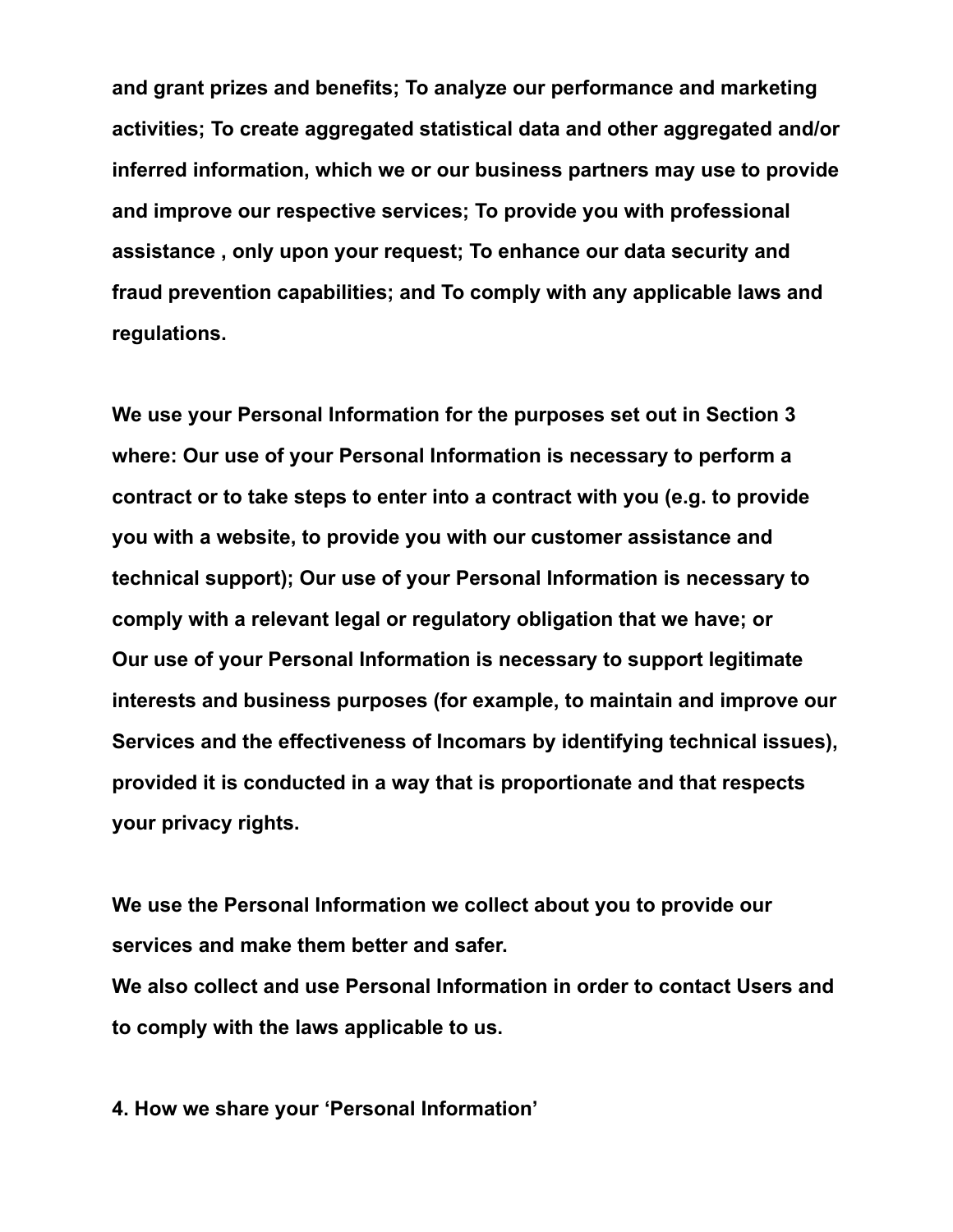**We may share your Personal Information with service providers and others (or otherwise allow them access to it) in the following manners and instances:**

**Third Party Service Providers: Incomars has a number of selected service providers ("Included our own service providing websites"), whose services and solutions complement, facilitate and enhance our own. These include hosting and server co-location services, communications and content delivery networks (CDNs), data and cyber security services, billing and payment processing services, domain name registrars, fraud detection and prevention services, web analytics, e-mail distribution and monitoring services, session recording and remote access services, performance measurement, data optimization and marketing services, content providers, and our legal and financial advisors (collectively, "Third Party Service Provider(s)").**

**Incomars may share the following categories of Personal Information with Third Party Service Providers for a business purpose: identifiers, including name, alias, postal address, unique personal identifier, online identifier, internet protocol address, email address, account name, or other similar identifiers.**

**commercial Personal Information, for example Personal Information regarding products or services purchased, obtained, or considered.**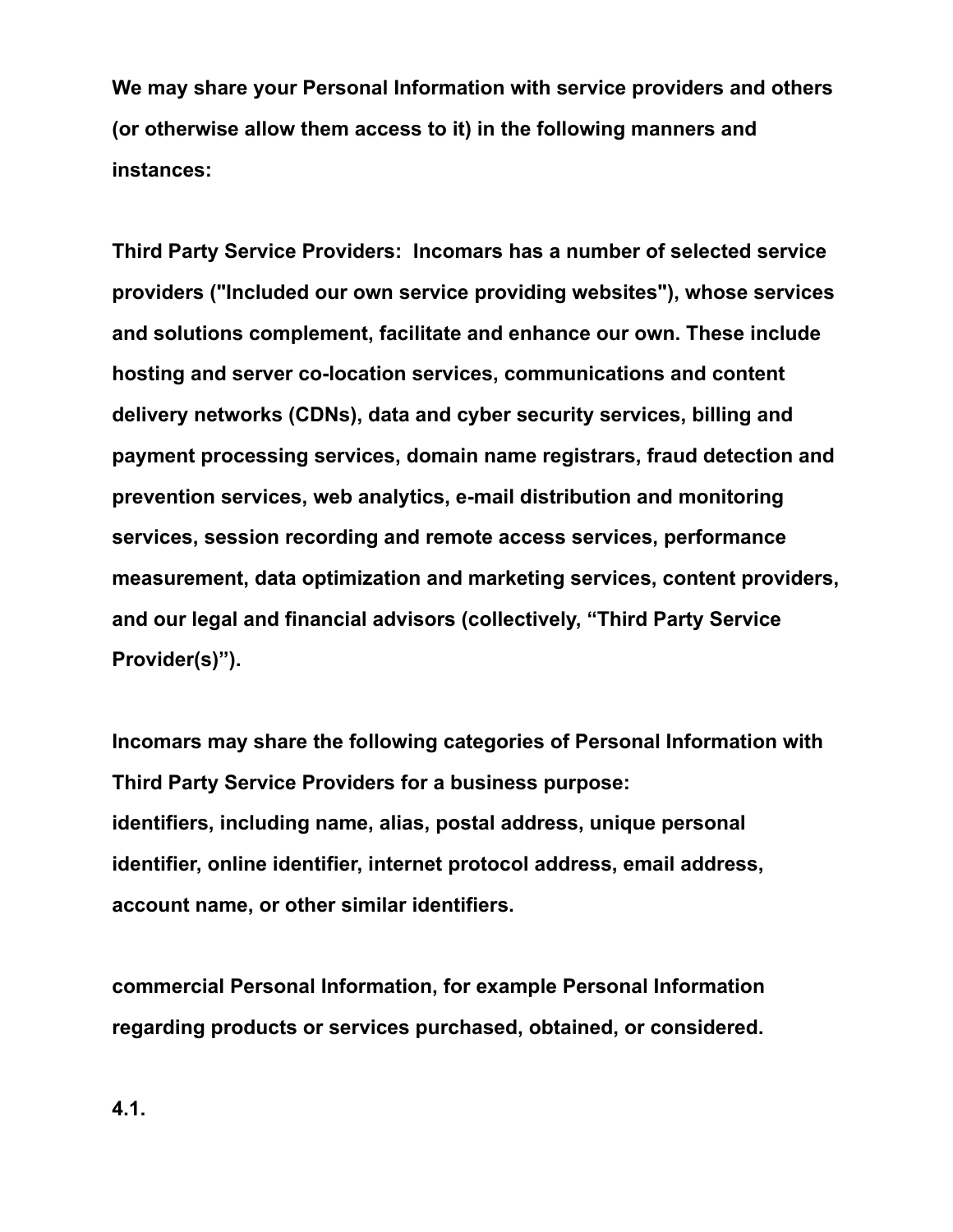**We may share the Personal Information of our Users and Users-of-Users with various third parties, including certain service providers and law enforcement officials.**

**The Personal Information may be shared solely in accordance with this policy.**

**Law Enforcement, Legal Requests and Duties: Incomars may disclose or otherwise allow access to any categories of your Personal Information described in this Privacy Policy pursuant to a legal request, such as a subpoena, legal proceedings, search warrant or court order, or in compliance with applicable laws, if we have a good faith belief that the law requires us to do so, with or without notice to you.**

#### **4.2.**

**Protecting Rights and Safety: Incomars may share any categories of your Personal Information described in this Privacy Policy if we believe in good faith that this will help protect the rights, property or personal safety of Incomars, any of our Users, any Users-of-Users, or any member of the general public, with or without notice to you.**

#### **4.3.**

**Incomars Subsidiaries and Working Companies: We may share your Personal Information internally within our family of companies, for the purposes described in this Privacy Policy. For example, we may share your Personal Information with Incomars.com , our Networking subsidiary, in the**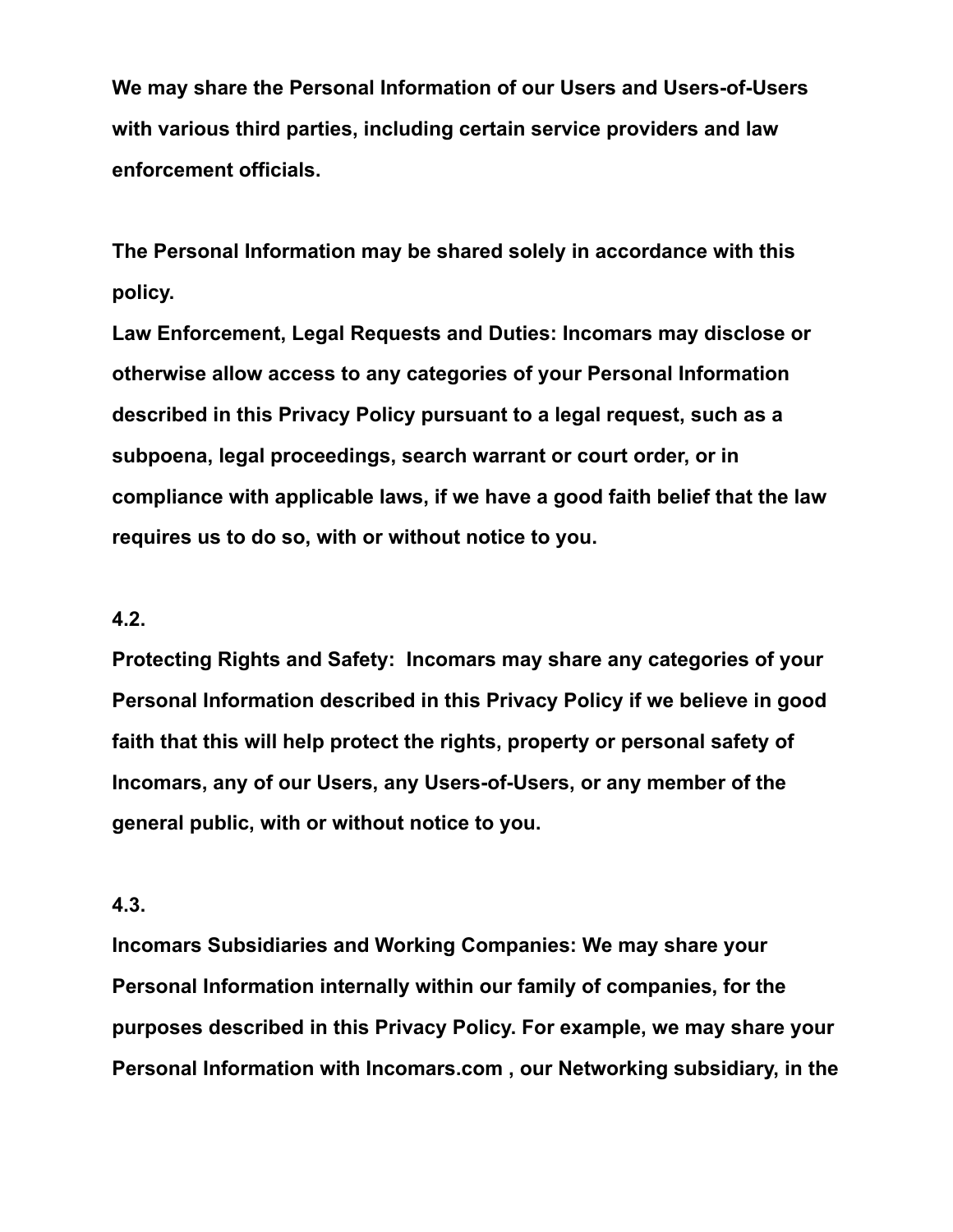**course of facilitating and providing you (and your Users-of-Users) with our Services.**

**Sharing Personal Information by Incomars subsidiaries and working companies in India, other countries with the Incomars's subsidiaries located outside these regions will only take place under an approved transfer mechanism, such as the relevant Standard Contractual Clauses.**

#### **4.4.**

**In connection with a change in corporate control: In addition, should Incomars or any of its working companies undergo any change in control, including by means of merger, acquisition or purchase of substantially all of its assets, your Personal Information may be shared with the parties involved in such event.**

#### **4.5.**

**Upon Your Further Direction: The Incomars Services enable you, through different techniques, to engage and procure various third party services, products and tools for enhancing your web or mobile sites, including, without limitation, applications and widgets offered to you by third parties through the Incomars Website (including the Incomars Products or Products), eCommerce payment providers, third party designers who may assist you with your website, etc. (collectively, "Third Party Services"). If you choose to engage with such Third Party Services, they may have access to and process Personal Information of your Users-of-Users collected through your web or mobile sites. For example:**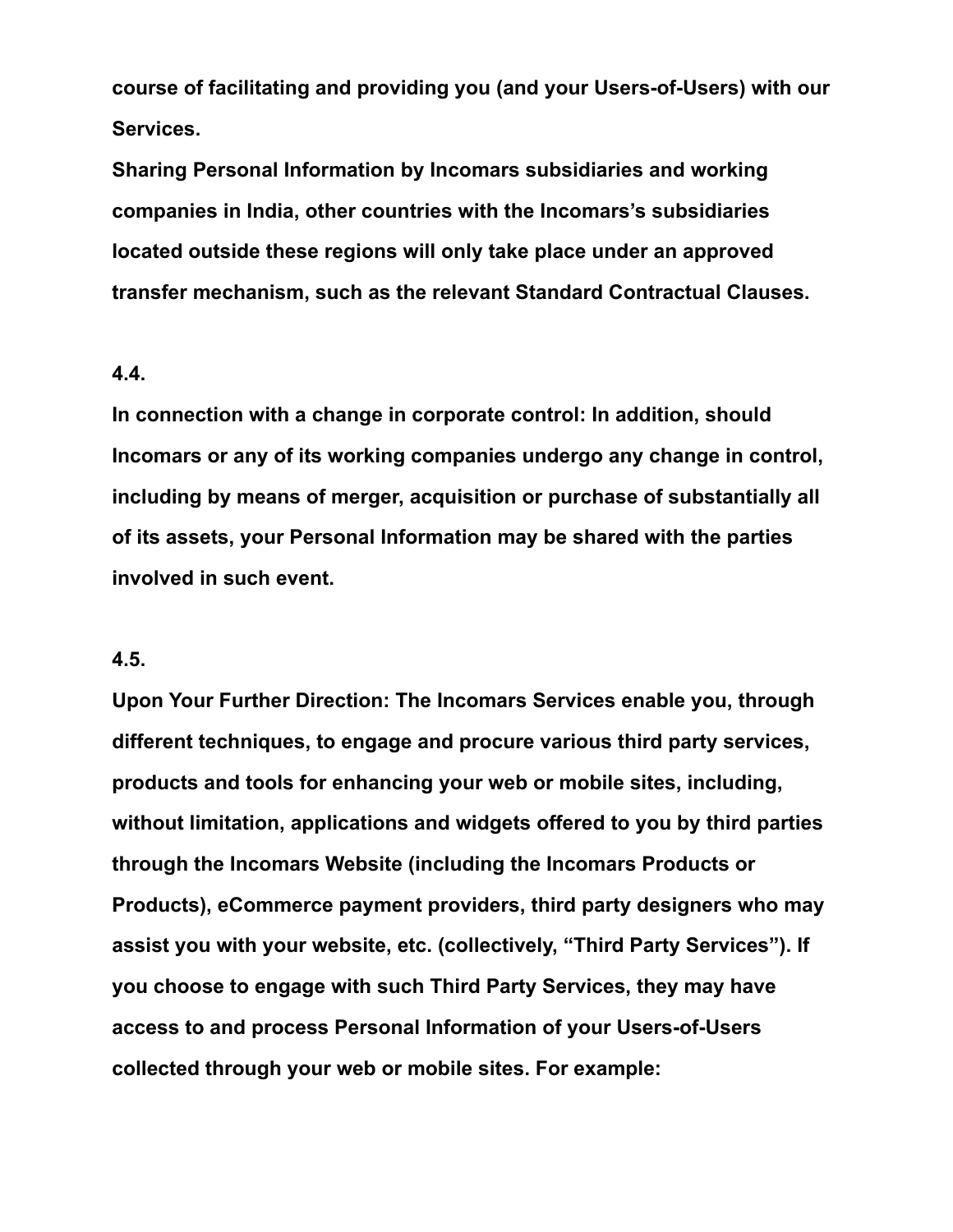**a) Framed Pages: our Services may enable you to integrate Third Party Services directly into your web or mobile sites, such as via page framing techniques to serve content to or from Third Party Services or other parties ("Frames"). In these circumstances, the Third Party Services may collect Personal Information from your Users-of-Users.**

**b) App Developers: We allow third party developers ("Third Party Developer(s)") to develop applications for you ("Third Party App(s)") to Users ("Mostly Apps are developed by Incomars.com's App Developers"), which you may integrate into your web or mobile sites. Each Third Party Developer can't contact you directly ("They can contact to you via Incomars.com"), which among other things, restricts the ways in which such developers may access, store, share, and use the Personal Information you and/or your Users-of-Users provide to them.**

**c) Social Media Features: Our Services may enable you to integrate certain Social Media features ("Multi Media Services or Social Networking Platform") and single sign in or ("Sign Up") features, such as "Facebook Connect," or "Google Sign-in" ("Social Media Features") into your web or mobile sites. These Social Media Features may collect certain Personal Information from your Users-of-Users such as identifiers, including name, alias, unique personal identifier, online identifier, internet protocol address, email address, or other similar identifiers. Social Media Features are hosted either by a third party or directly on our Services.**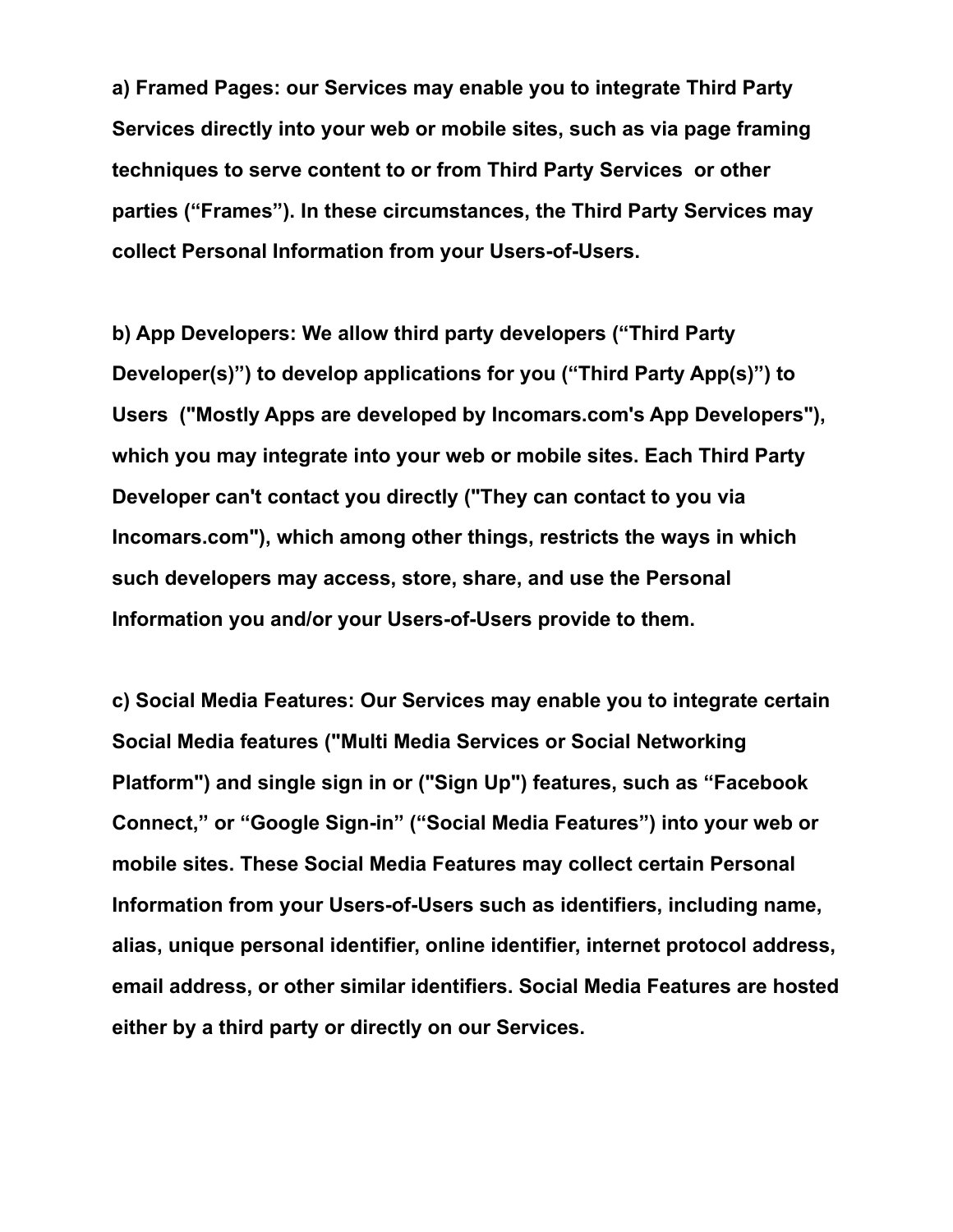**Please note that in the examples listed above in this Section 4.6, Incomars merely acts as an intermediary platform allowing you to procure the services of such Third Party Services (including, but not limited to, Third Party Developers, Third Party Apps and Social Media Features) with which you are interacting directly, and at your discretion. In this respect, Incomars acts as a service provider to you, disclosing information to the Third Party Services on your behalf. Incomars will share your Users-of-Users' Personal Information with Third Parties Services only upon your direction or with your permission and is not, and shall not be, in any way responsible for such Third Party Services processing of such Personal Information, or liable with respect thereto.**

**Incomars does not control and is not responsible for the actions or policies of any Third Party Service, and your use of any Third Party Service is at your own risk. We encourage you to review any privacy policy accompanying a Third Party Service and ask such Third Party Service for any clarifications you may need before deciding to install and/or use their services.**

**5. How do we store your 'Personal Information'? Users-of-Users such as identifiers. We may use other jurisdictions as necessary for the proper delivery of our Services and/or as may be required by law.**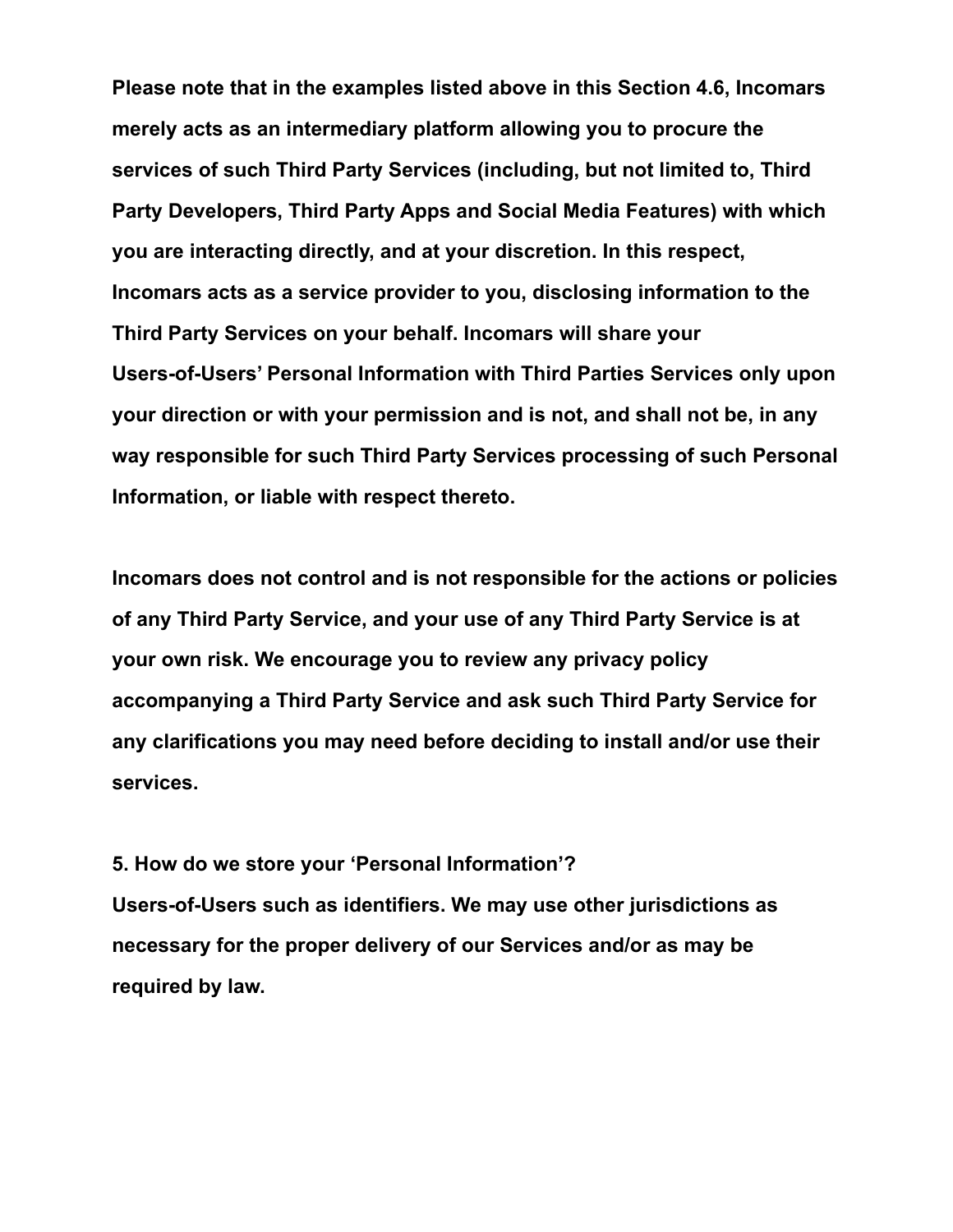**Incomars.com is based in India. which is considered as Software Services Company with Business Solutions ("Subsidiaries") for ("Business, Profession & Social Networking")**

**Incomars.com's working companies and Third-Party Service Providers that store or process your Personal Information on Incomars's behalf are contractually committed to keep it protected and secured, in accordance with industry standards and regardless of any lesser legal requirements which may apply in their jurisdiction.**

### **5.1.**

**Transfer of EU Personal data : If you are located in Europe, when we will transfer your Personal Information to the United States or anywhere outside Europe, we will make sure that (i) there is a level of protection deemed adequate by the European Commission or (ii) that the relevant Standard Contractual Clauses are in place.**

### **5.2.**

**We may store and process Personal Information in India or other jurisdictions, whether by ourselves or with the help of our Working Companies and service providers.**

**Incomars's data storage providers are contractually committed to protect and secure your data.**

**Among other things, Incomars will ensure that there is the adequate level of protection or that relevant Standard Contractual Clauses are in place for the international transfer of our EU users' data.**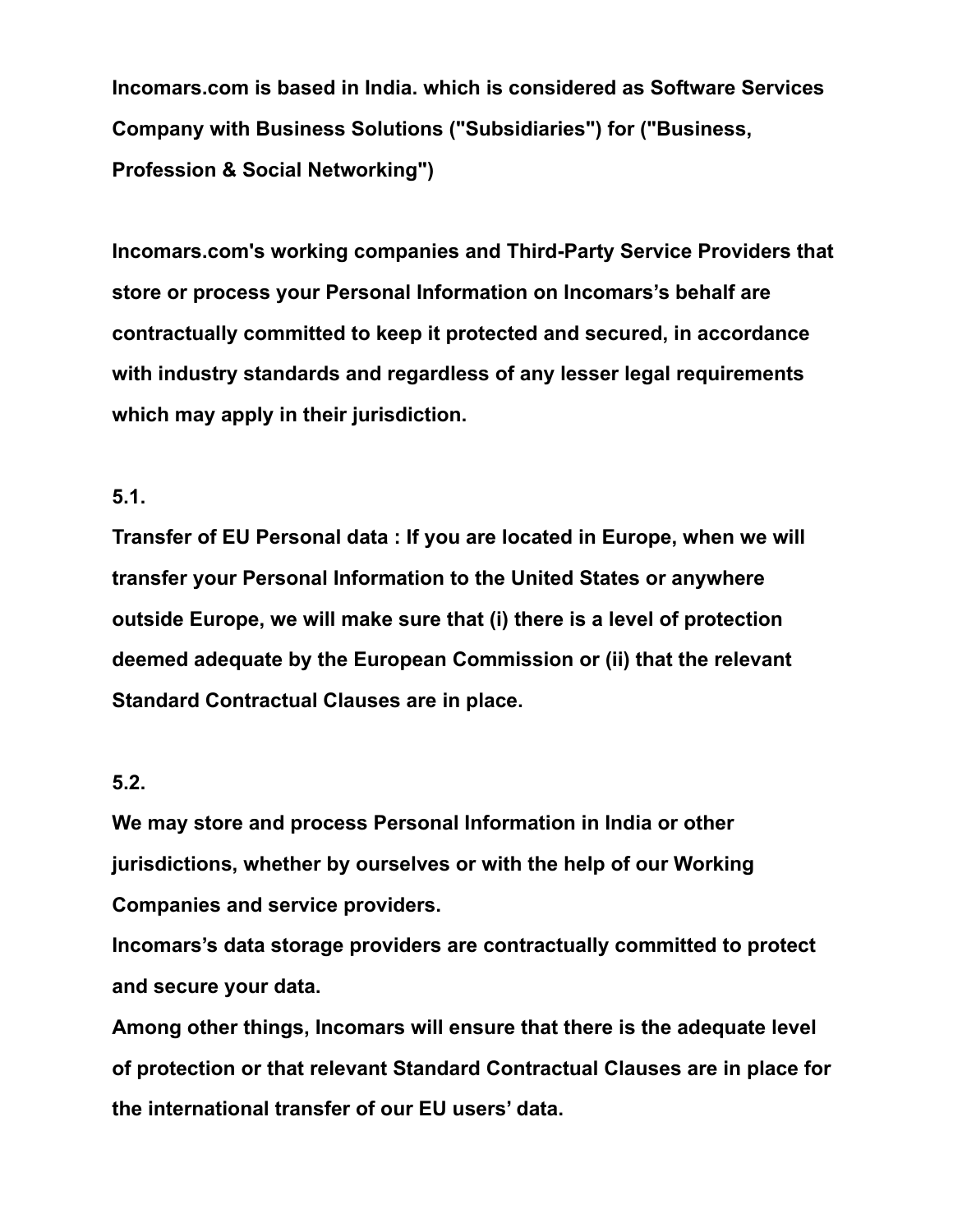**In compliance with the Privacy Shield Principles, Incomars.com commits to resolve complaints about our collection or use of your personal information.**

**6. Users-of-users' 'Personal Information'**

**Incomars may collect, store and process certain Personal Information of Users-of-Users ("Users-of-Users Information"'), solely on our Users' behalf and at their direction. For example, each of our Users is able to import their e-mail contacts from third-party services like Gmail, or otherwise collect and manage contacts via their User Website. Such contacts are then stored with Incomars, on the User's behalf.**

**For such purposes, Incomars serves and shall be considered as a "Processor" and not as the "Controller" of such Users-of-Users Information.**

**The Users controlling and operating such User Websites shall be considered as the "Controllers" of such Users-of-Users Information, and are responsible for complying with all laws and regulations that may apply to the collection and control of such Users-of-Users Information, including all privacy and data protection laws of all relevant jurisdictions.**

**You are responsible for the security, integrity and authorized usage of Personal Information about Users-of-Users', and for obtaining consents, permissions and providing any required data subject rights and fair**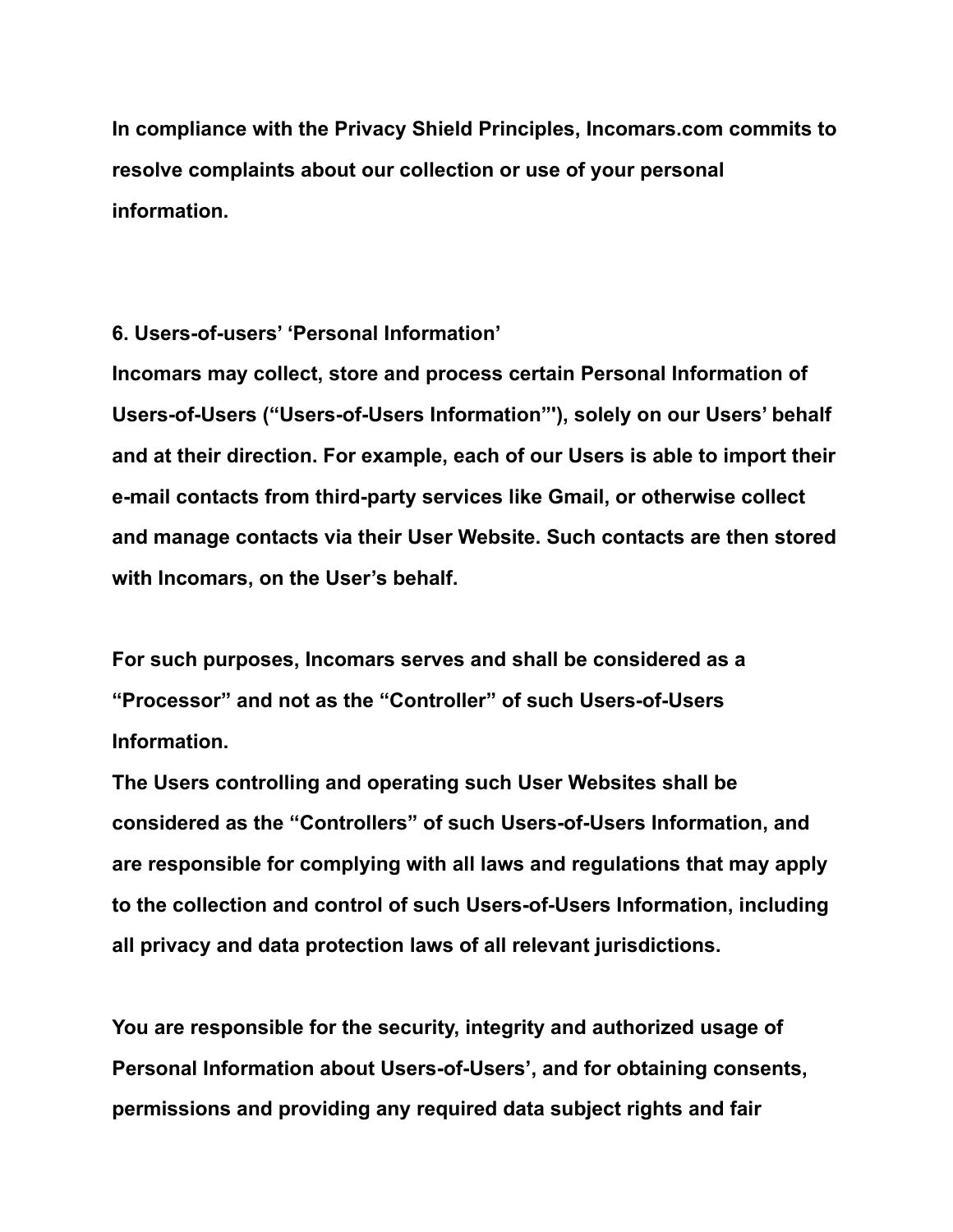**processing notices required for the collection and usage of such Personal Information.**

**Incomars cannot provide legal advice to Users or their Users-of-Users, however we do recommend that all Users can request and maintain clear and comprehensive privacy policies on their User Websites in accordance with any applicable laws and regulations, and that all Users-of-Users carefully read those policies and make sure that they understand and, to the extent required by applicable law, consent to them.**

**For more information on how Users-of-Users Personal Information may be handled by Incomars (which may be relevant for any specific notice you provide to and/or consent you obtain from your Users-of-Users), please see Sections 4, 12 and 13.**

**If you are a visitor, user or customer of any of our Users, please read the following: Incomars has no direct relationship with Users-of-Users whose Personal Information it processes. If you are a visitor, user or customer of any of our Users, and would like to make any requests or queries regarding your Personal Information, please contact such User(s) directly. For example, if you wish to request access, correct, amend, or delete inaccurate Personal Information processed by Incomars on behalf of its Users, please direct your query to the relevant User (who is the "Controller" of such data). If Incomars is requested by our Users to remove any Users-of-Users' Personal Information, we will respond to such requests in a timely manner upon verification and in accordance with applicable law**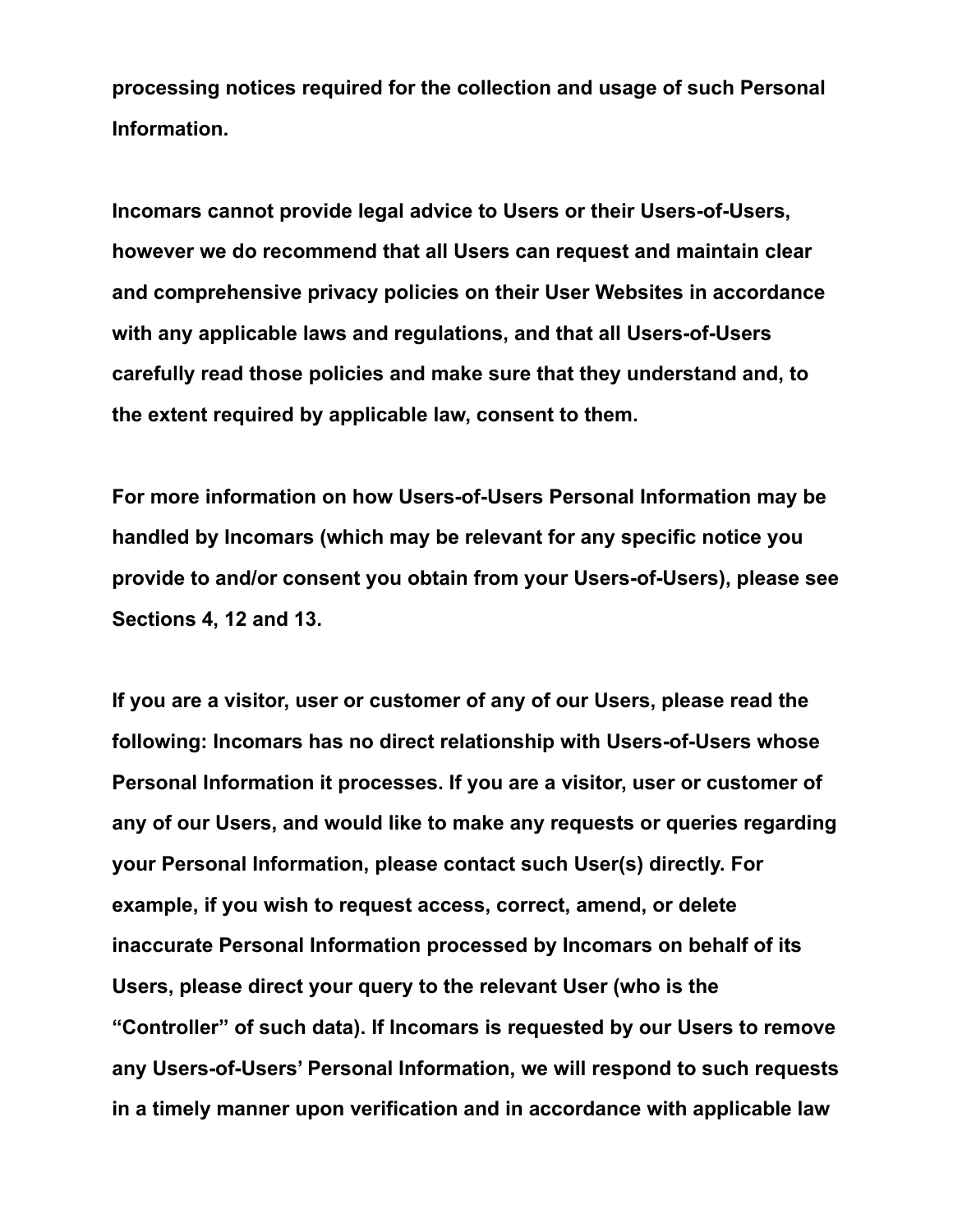**(for example, thirty (30) days under the GDPR). Unless otherwise instructed by our User, we will retain their Users-of-Users' Personal Information for the period set forth in Section 12 below.**

**Incomars may collect and process Personal Information regarding the users of our users.**

**We do this solely on our users' behalf, and at their direction.**

**Our users are solely responsible for their users-of-users information,**

**including for its legality, security and integrity.**

**Incomars has no direct relationship with any of its users' users. If you are a user-of-user, please contact the Website owner directly.**

**7. Use of cookies and other third-party technologies**

**We and our Third Party Service Providers use cookies and other similar technologies ("Cookies") in order for us to provide our Service and ensure that it performs properly, to analyze our performance and marketing activities, and to personalize your experience.**

**You can learn more about how we use cookies and similar technologies and how you can exercise control over them in our Cookie Policy.**

**Please note that we do not change our practices in response to a "Do Not Track" signal in the HTTP header from a browser or mobile application, however, most browsers allow you to control cookies, including whether or not to accept them and how to remove them. You may set most browsers to notify you if you receive a cookie, or you may choose to block cookies with your browser.**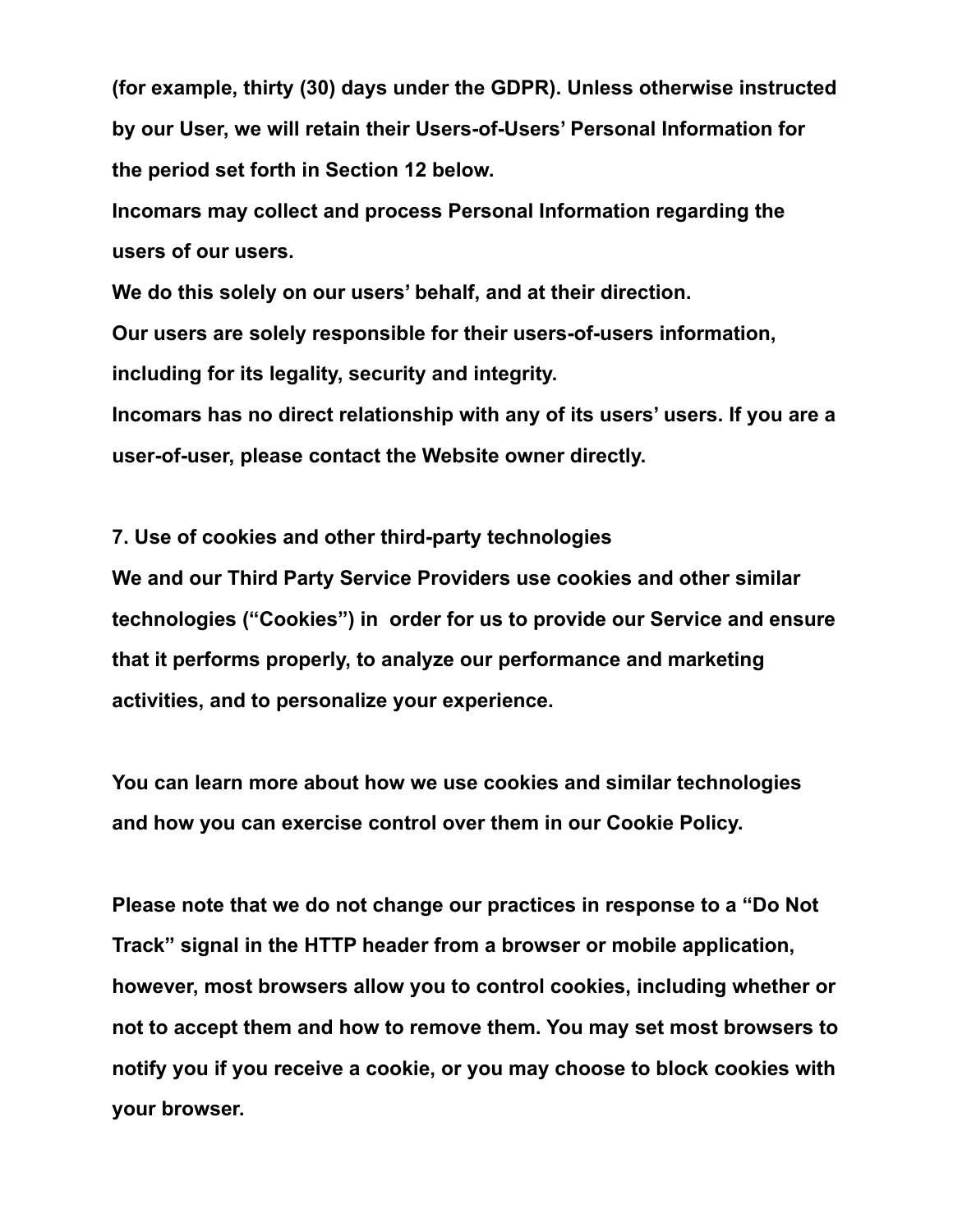**We and certain third party services may use cookies and similar tracking technologies throughout our services.**

**These technologies are used mostly for stability, security, functionality, performance and advertising purposes.**

#### **8. Communications from Incomars**

**8.1. Promotional messages**

**We may use your Personal Information to send you promotional content and messages by e-mail, text messages, notifications within our platform, marketing calls and similar forms of communication from Incomars or our partners (acting on Incomars's behalf) through such means.**

**If you do not wish to receive such promotional messages or calls, you may notify Incomars at any time or follow the "unsubscribe" or STOP instructions contained in the promotional communications you receive. We may send you promotional messages and content.**

**You can easily opt-out of receiving promotional messages by contacting us or unsubscribing.**

**8.2. Service and billing messages**

**Incomars may also contact you with important information regarding our Services, or your use thereof. For example, we may send you a notice (through any of the means available to us) if a certain Service is temporarily suspended for maintenance; reply to your support ticket or e-mail; send you reminders or warnings regarding upcoming or late payments for your current or upcoming subscriptions; forward abuse complaints regarding your User Website; or notify you of material changes in our Services.**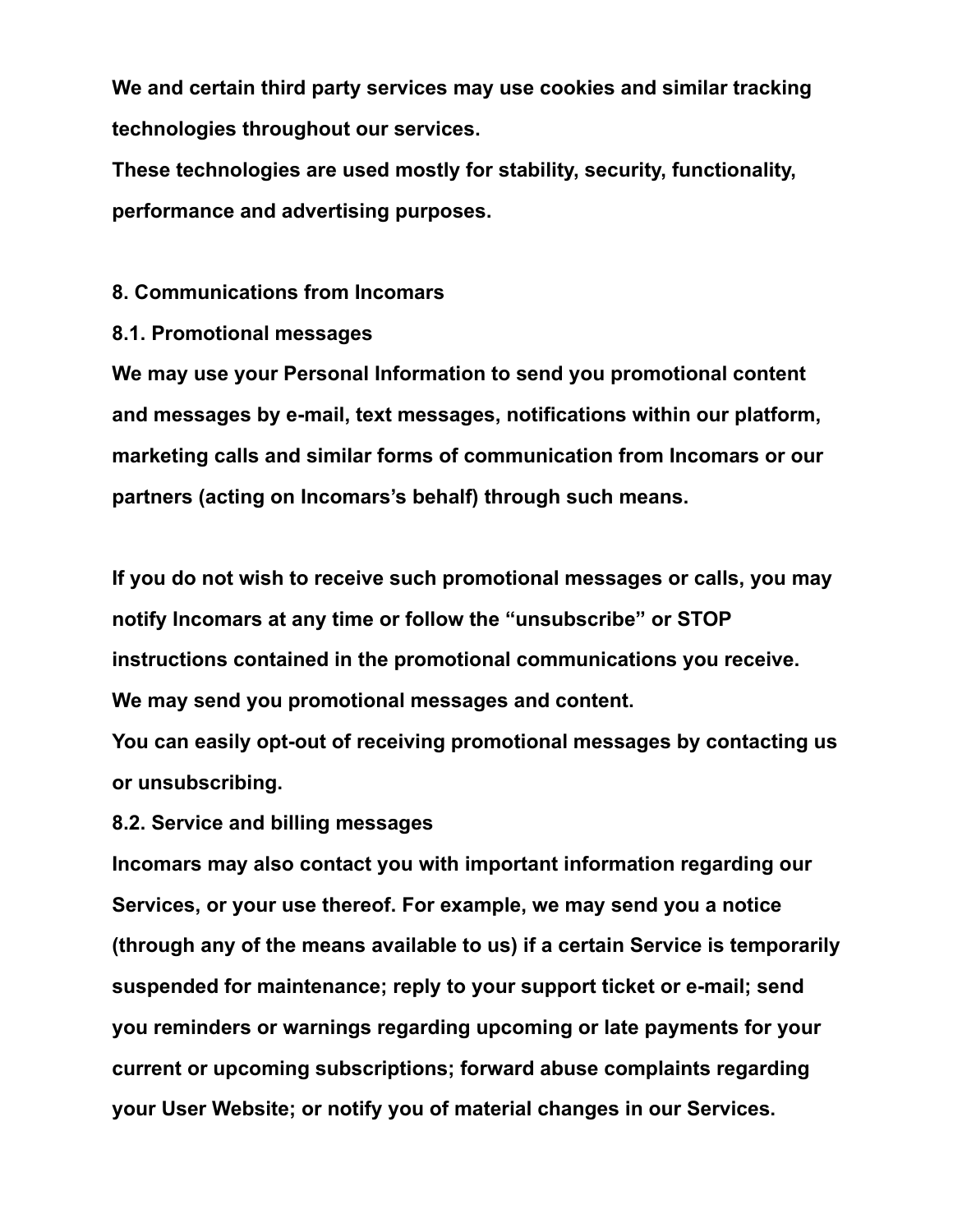**It is important that you are always able to receive such messages. For this reason, you are not able to opt-out of receiving such Service and Billing Messages unless you are no longer a Incomars User (which can be done by deactivating your account).**

**We may also contact you with service and billing-related messages and content. You will not be able to opt-out of receiving such messages.**

#### **9. Your rights in relation to your 'Personal Information'**

**Incomars believes that it is imperative that all Incomars users have control over their Personal Information. Therefore, depending on the way you use the Incomars Services, you may have the right to request access to, receive a copy of, update, amend or delete, port certain Personal Information to another service, restrict, or object to certain uses of your Personal Information (for example, for direct marketing purposes). Further, when we rely on your consent for processing of your Personal Information (for instance, for direct marketing) you can withdraw your consent at any time, and such withdrawal will take effect from thereon.**

**Incomars will not charge you more if you exercise any of these rights and will continue to provide you with the same level of service.**

**If you are a Incomars user, you can access and correct a lot of your Personal Information directly through your account, or via online forms Incomars makes available to you (as detailed below). You can also exercise your rights by sending your request to Incomars.com, mailing it to Incomars.com, or reaching out to our customer care department. When we**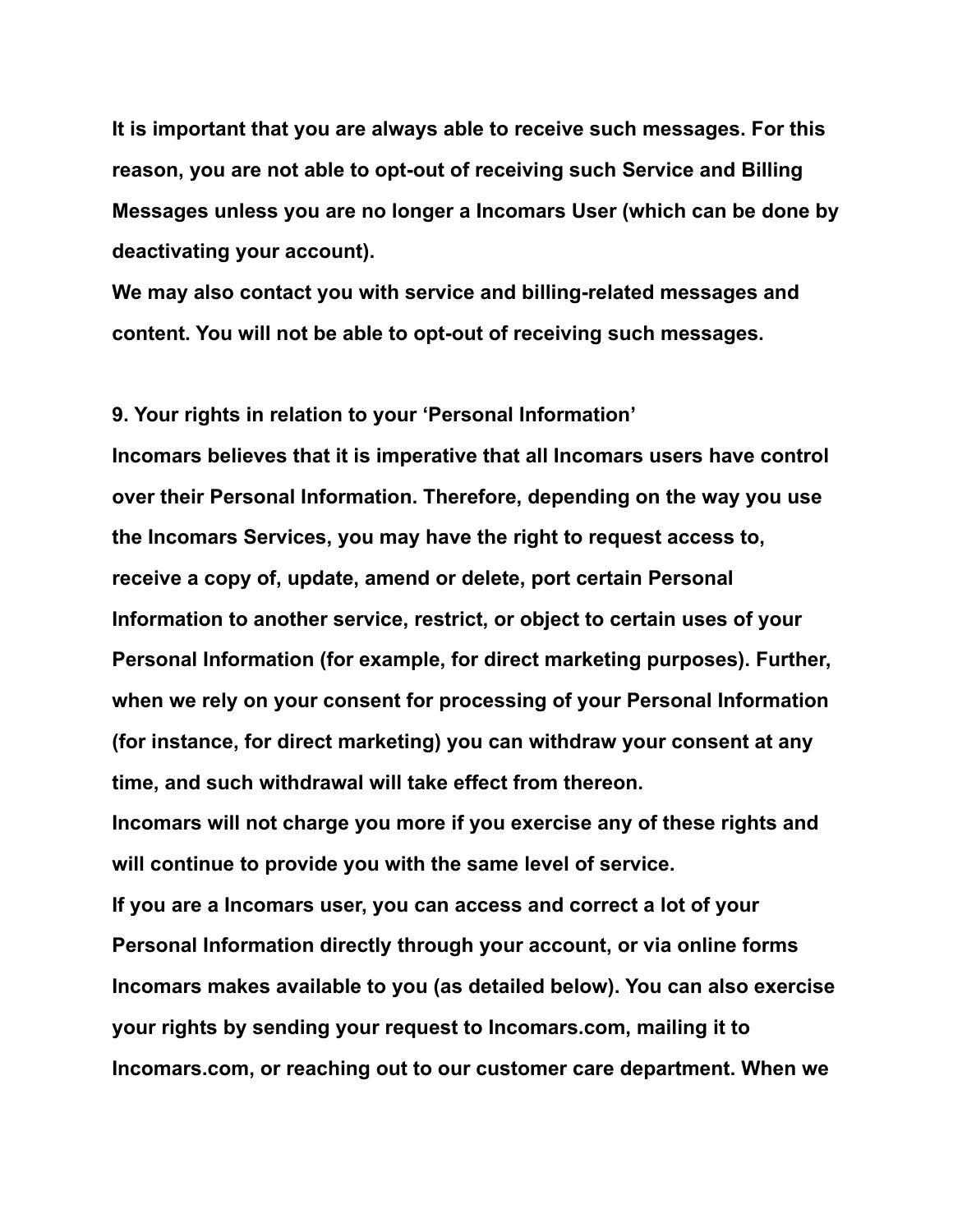**receive your right request, we may take steps to verify your identity before complying with the request to protect your privacy and security.**

**Before fulfilling your request, we may ask you for additional information in order to confirm your identity and for security purposes. We reserve the right to charge a fee where permitted by law (e.g. if your request is unfounded or excessive).**

**You have the right to file a complaint with your local supervisory authority for data protection (but we still recommend that you contact us first). If you are a Incomars User, and you wish to receive a copy, access and/or request us to make corrections to the Personal Information that you have stored with us (either yours or your Users-of-Users'), or wish to request a list of what Personal Information (if any) pertaining to you we disclosed to third parties for direct marketing purposes, please follow the instructions provided in these Help Center articles: "Retrieving Your Incomars Account Data" or "Permanently Deleting Your Incomars Account". You can also mail your request to Incomars.com. We will make reasonable efforts to honor your request promptly (unless we require further information from you in order to fulfill your request), subject to legal and other permissible considerations.**

**Please note that permanently deleting your Incomars account erases all of your Personal Information from Incomars's databases. After completing this process, you can no longer use any of your Incomars Services, your account and all its data will be removed permanently, and Incomars will not**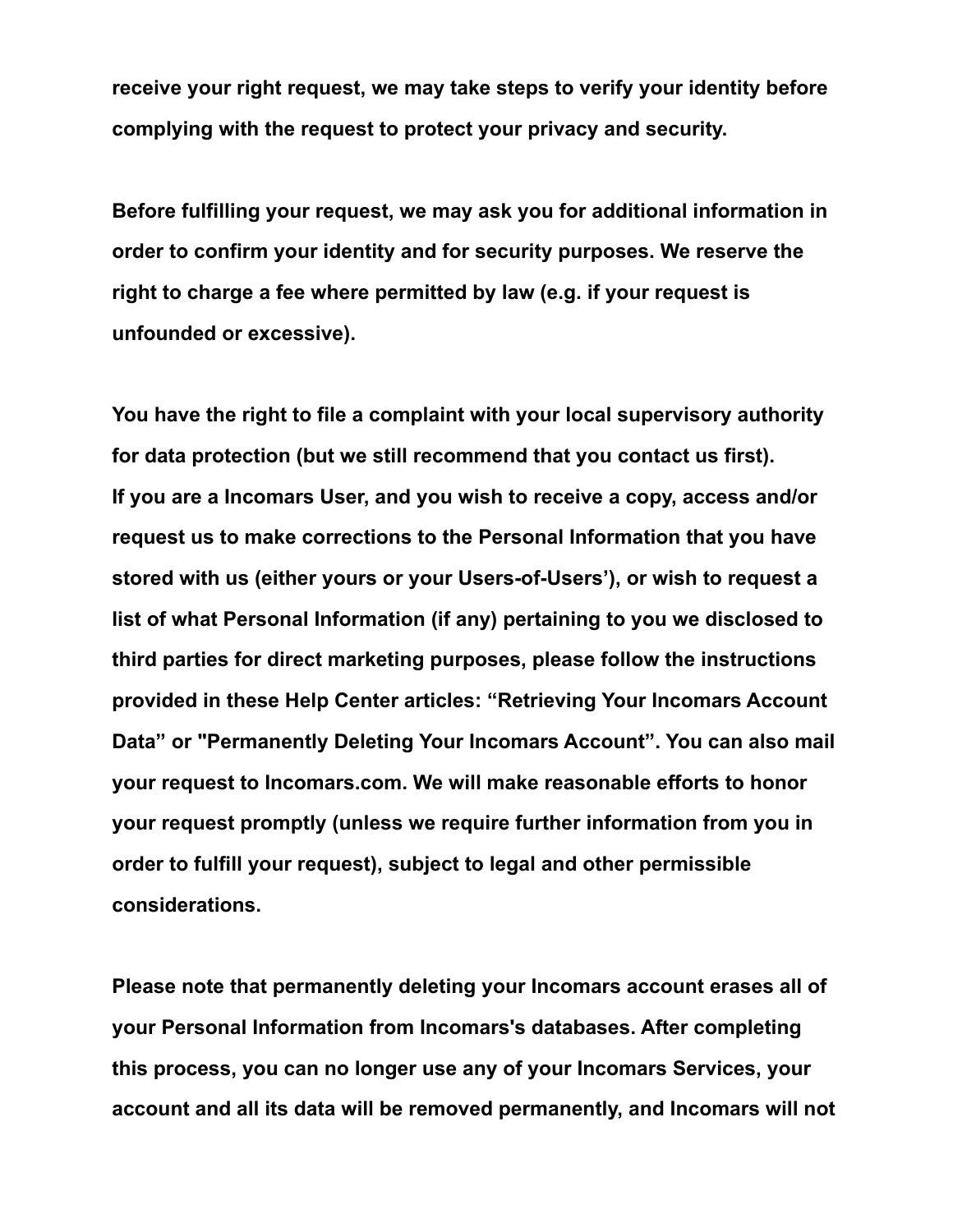**be able to restore your account or retrieve your data in the future. If you contact our support channels in the future, the system will not recognize your account and support agents will not be able to locate the deleted account.**

**When it comes to your Personal Information you stored with us, you have the right to: access, receive a copy of, update, amend or delete your Personal Information?, enjoy data portability (in certain cases) restrict, or object to certain uses of your Personal Information, withdraw consent you've given us before to processing.**

**Just reach out to us by e-mail, mail or through our customer care team, or, when available, fill out our dedicated form.**

**You may also correct and/or update your Personal Information through your user account, if you have one.**

**You can also delete your Personal Information by deleting your entire account. We will respond to your requests within a reasonable timeframe.**

**10. Right to Know: If you want to exercise your right to know or receive a copy or access the Personal Information that you have stored with us, please follow the instructions provided in this Help Center article: <"Retrieving Your Incomars Account Data">, which explains how you can retrieve your Personal Information directly from within your Incomars account. Alternatively, you can also submit a request to access your Personal Information through this web form, by submitting a request by contact us at Incomars.com ("Incomars Website").**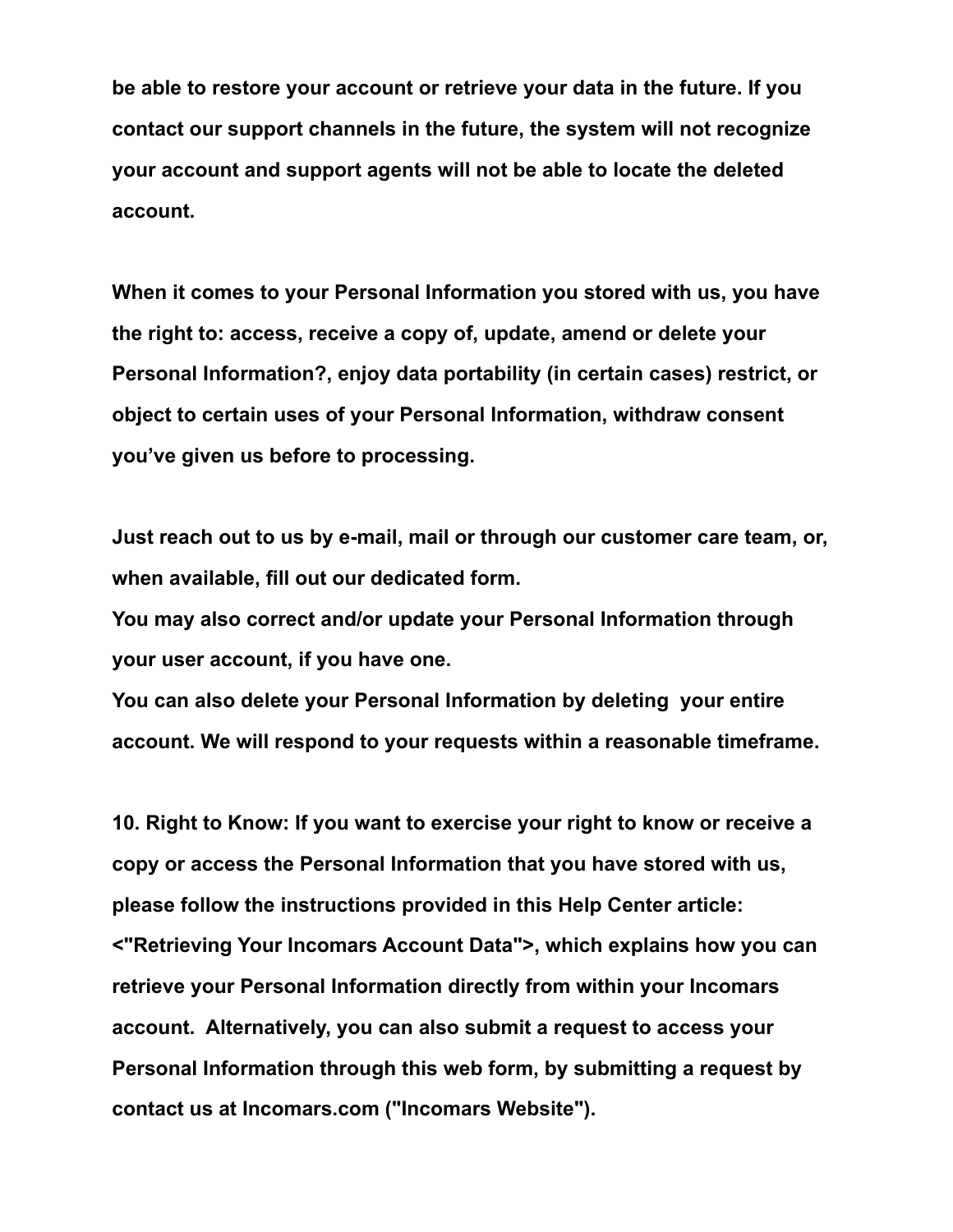**Right to Deletion: If you want to exercise your right to request deletion of any of your Personal Information that you have stored with us, please follow the instructions provided in this Help Center article: <"Permanently Deleting Your Incomars Account">, which explains how to delete your Personal Information that you can access directly through your User account. You can also choose to submit a request to delete all your Personal Information (including information accessible via your User account and any other Personal Information we hold about you) through this web form, by submitting a request by contact us at Incomars.com.**

**Once we receive and verify your consumer request, we will delete your personal information from our records unless an exception applies. We will make reasonable efforts to honor your request promptly and consistent with requirements under applicable law.**

**Please note that permanently deleting your Incomars account erases all of your Personal Information from Incomars's databases. After completing this process, you can no longer use any of your Incomars Services, your account, and all its data will be removed permanently, and Incomars will not be able to restore your account or retrieve your data in the future. Additionally, if you contact our support channels in the future, the system will not recognize your account, and support agents will not be able to locate the deleted account.**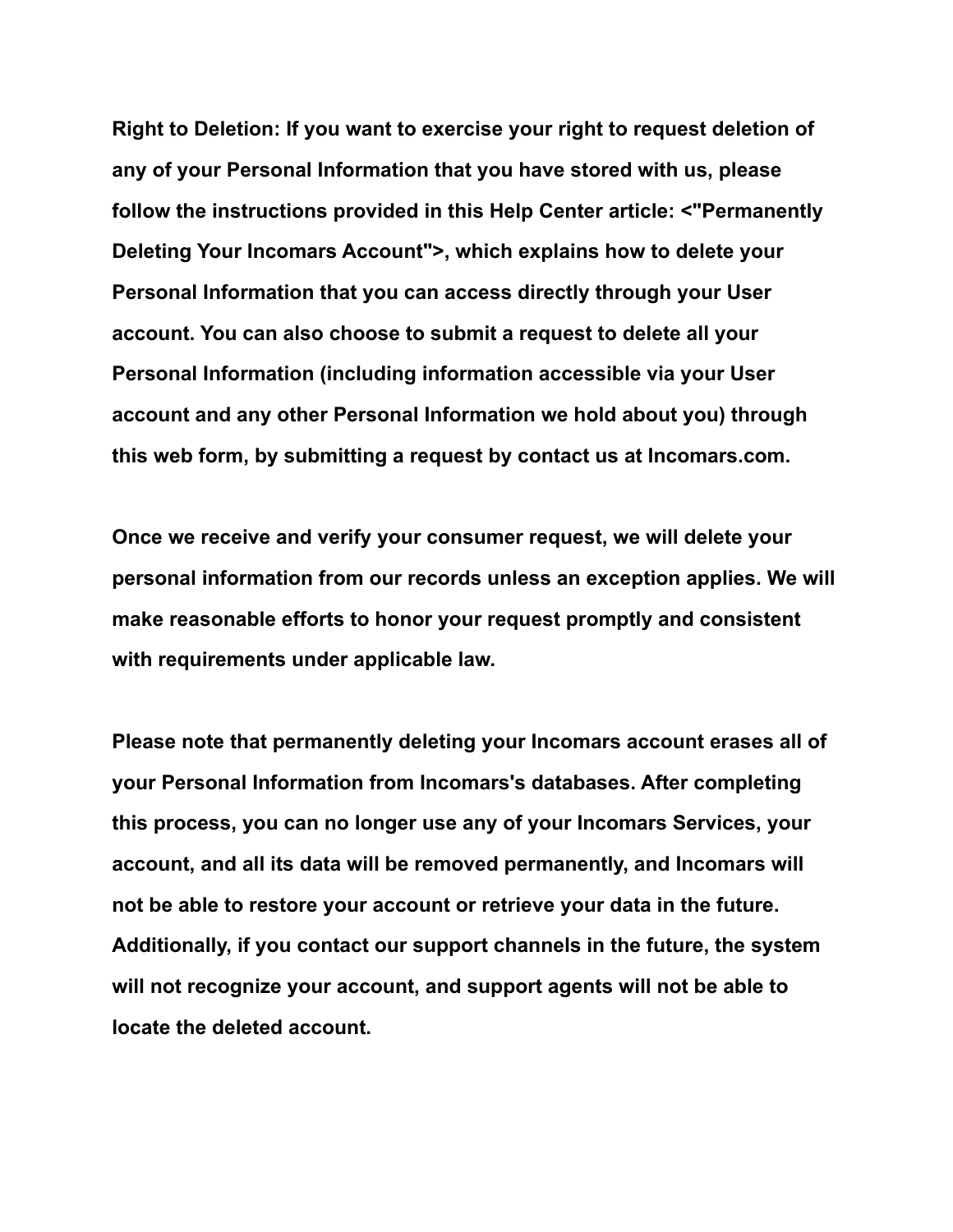**If you cannot access your Incomars account or if you wish to exercise your rights through an authorized agent operating on your behalf, you, or your authorized agent (as applicable) may send a request to contact us at Incomars.com or reach out to our customer care department, including by requesting a callback from a customer care expert. To process your request, in order to protect Users' accounts and Personal Information, we may ask you or your authorized agent for the verifying information detailed above, which may vary according to the circumstances of your request. Authorized agents will also need to provide Incomars with a copy of the consumer's signed authorization designating them as their agent.**

**Incomars does NOT sell your Personal Information or your customers' Personal Information (Users-of-Users) to third parties.**

#### **11. Questions and complaints**

**If you have any questions or concerns about our collection, use or disclosure of Personal Information, or if you believe that we have not complied with this Privacy Policy or applicable data protection laws, please contact us – Incomars.com ("Incomars Website or INCOMARS SOFTWARE SERVICES").**

**Our Data Protection Officer team will investigate the complaint and determine whether a breach has occurred and what action, if any, to take. We take every privacy complaint seriously and will make all reasonable efforts to resolve your complaint promptly and in accordance with applicable law.**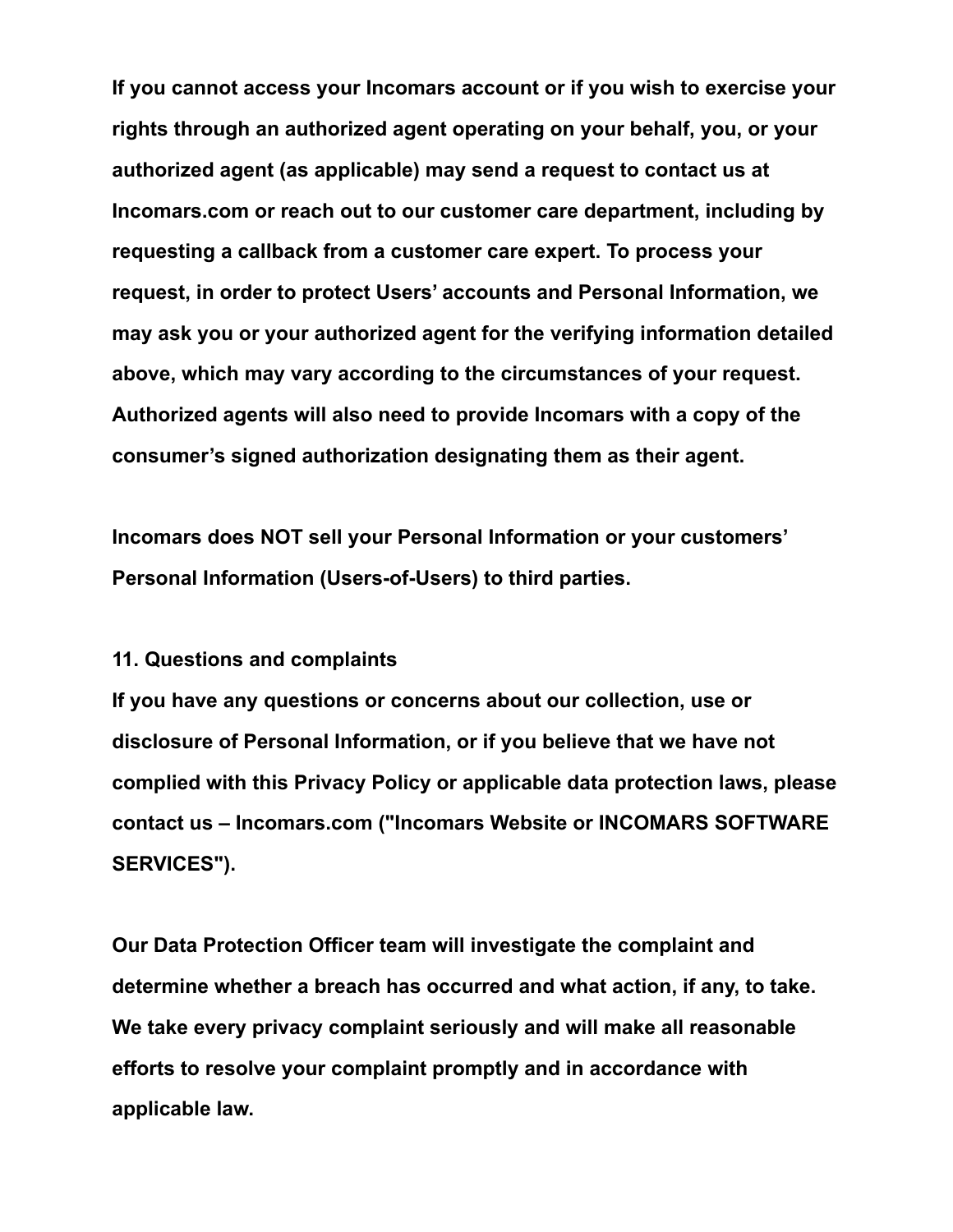**You can file a complaint with your local supervisory authority for data protection at any time, however we recommend that you contact us first so we can try to resolve it.**

#### **12. Data retention**

**We may retain your Personal Information (as well as your Users-of-Users' Personal Information) for as long as your User Account is active, as indicated in this Privacy Policy, or as otherwise needed to provide you with our Services.**

**We may continue to retain your Personal Information after you deactivate your User Account and/or cease to use any particular Services, as reasonably necessary to comply with our legal obligations, to resolve disputes regarding our Users or their Users-of-Users, prevent fraud and abuse, enforce our agreements and/or protect our legitimate interests.**

**We maintain a data retention policy which we apply to Personal Information in our care.**

**We may keep your Personal Information for as long as your account is active, and longer as needed (for example, if we are legally obligated to keep it longer, or need it to protect our interests).**

#### **13. Security**

**Incomars has implemented security measures designed to protect the Personal Information you share with us, including physical, electronic and**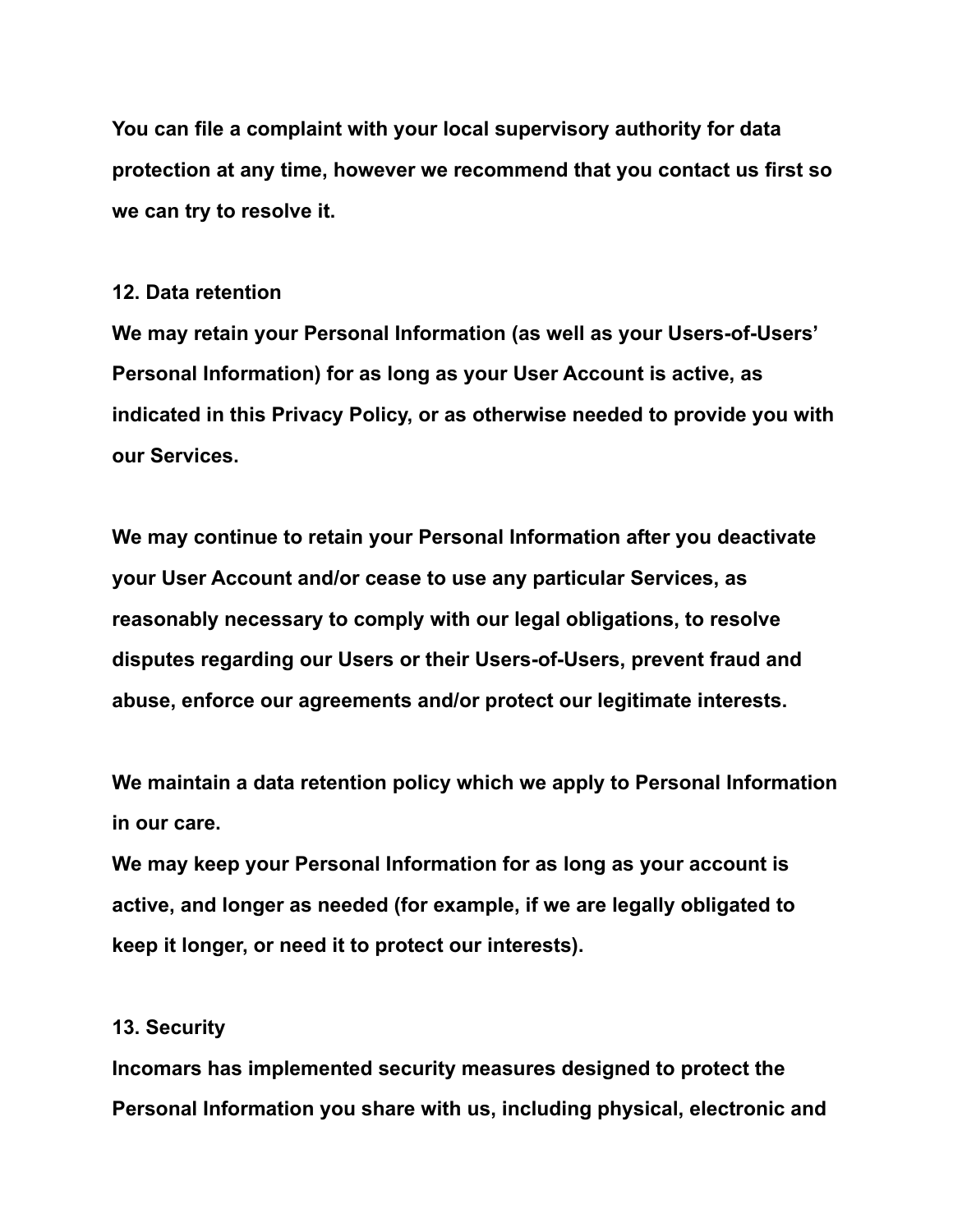**procedural measures. Among other things, we offer HTTPS secure access to most areas on our Services; the transmission of sensitive payment information (such as a credit card number) through our designated purchase forms is protected by an industry standard SSL/TLS encrypted connection; and we regularly maintain a PCI DSS (Payment Card Industry Data Security Standards) certification. We also regularly monitor our systems for possible vulnerabilities and attacks, and regularly seek new ways and Third Party Services for further enhancing the security of our Services and protection of our Visitors' and Users' privacy.**

**Regardless of the measures and efforts taken by Incomars, we cannot and do not guarantee the absolute protection and security of your Personal Information, your Users-of-Users' Personal Information or any other information you upload, publish or otherwise share with Incomars or anyone else. We encourage you to set strong passwords for your User Account and User Website, and avoid providing us or anyone with any sensitive Personal Information of which you believe its disclosure could cause you substantial or irreparable harm.**

**Furthermore, because certain areas on our Services are less secure than others (for example, if you set your Support forum ticket to be "Public" instead of "Private", or if you browse to a non-SSL page), and since e-mail and instant messaging are not recognized as secure forms of communications, we request and encourage you not to share any Personal Information on any of these areas or via any of these methods.**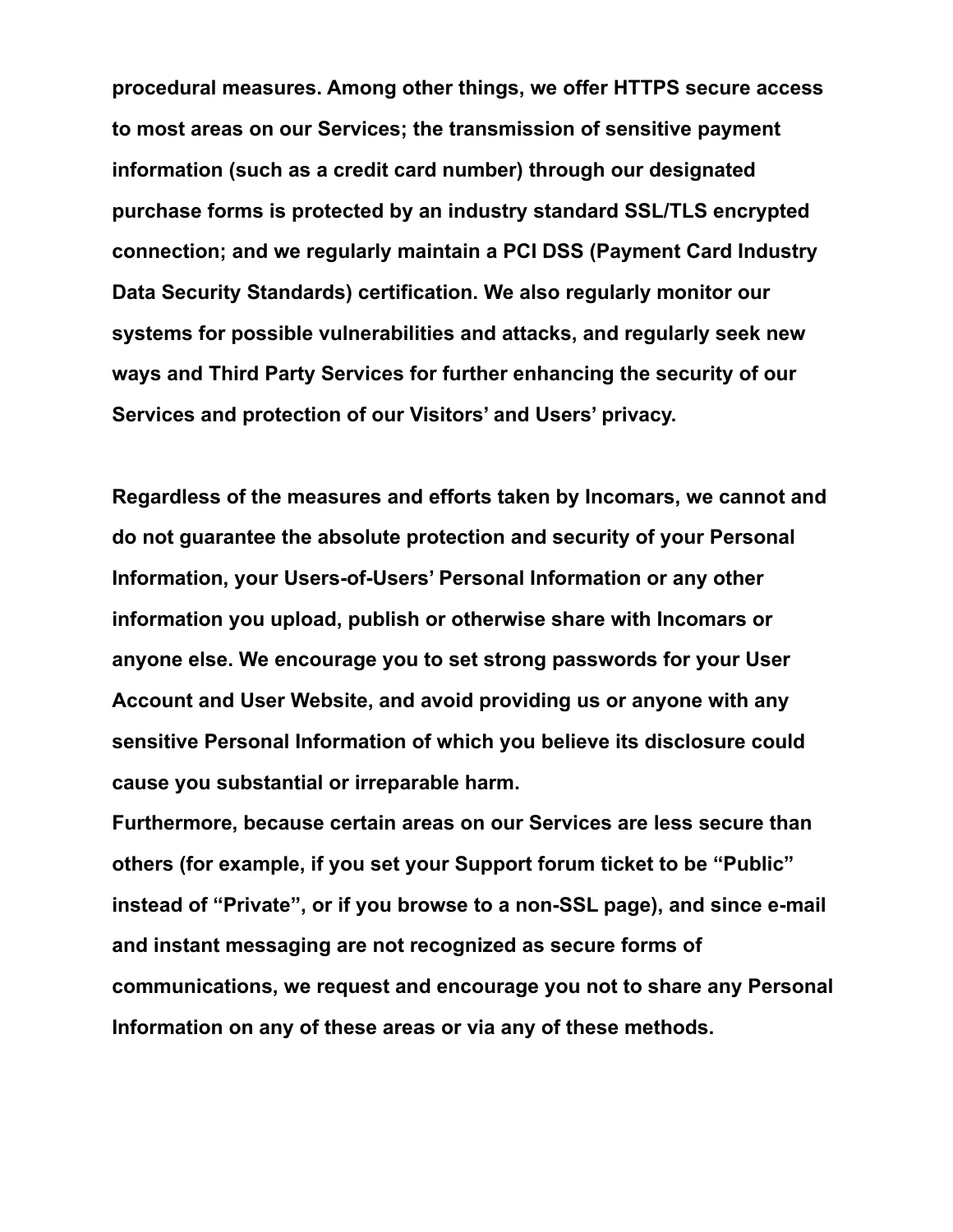**If you have any questions regarding the security of our Services, you are welcome to contact us here.**

**Incomars values the security of our customers' Personal Information and we do everything in our power to protect it.**

**However, as we can't guarantee absolute protection – we encourage you to be careful, set a strong password for your account, and avoid submitting any sensitive information which, if exposed, could cause you major harm.**

#### **14. Third-party websites**

**Our Services may contain links to other websites or services. We are not responsible for such websites' or services' privacy practices. We encourage you to be aware when you leave our Services and to read the privacy statements of each and every website and service you visit before providing your Personal Information. This Privacy Policy does not apply to such linked third party websites and services.**

**Our Services may contain links to other websites or services.**

#### **15. Incomars Developer's Information**

**Incomars welcomes all qualified Applicants to apply to any of the open positions published, by sending us their contact details and CV ("Developer's Information") via the relevant Position Application Form on our Website, or through any other means provided by us.**

**We understand that privacy and discreteness are crucial to our developers, and are committed to keep Developer's Personal Information private and use it solely for Incomars's internal recruitment purposes (including for**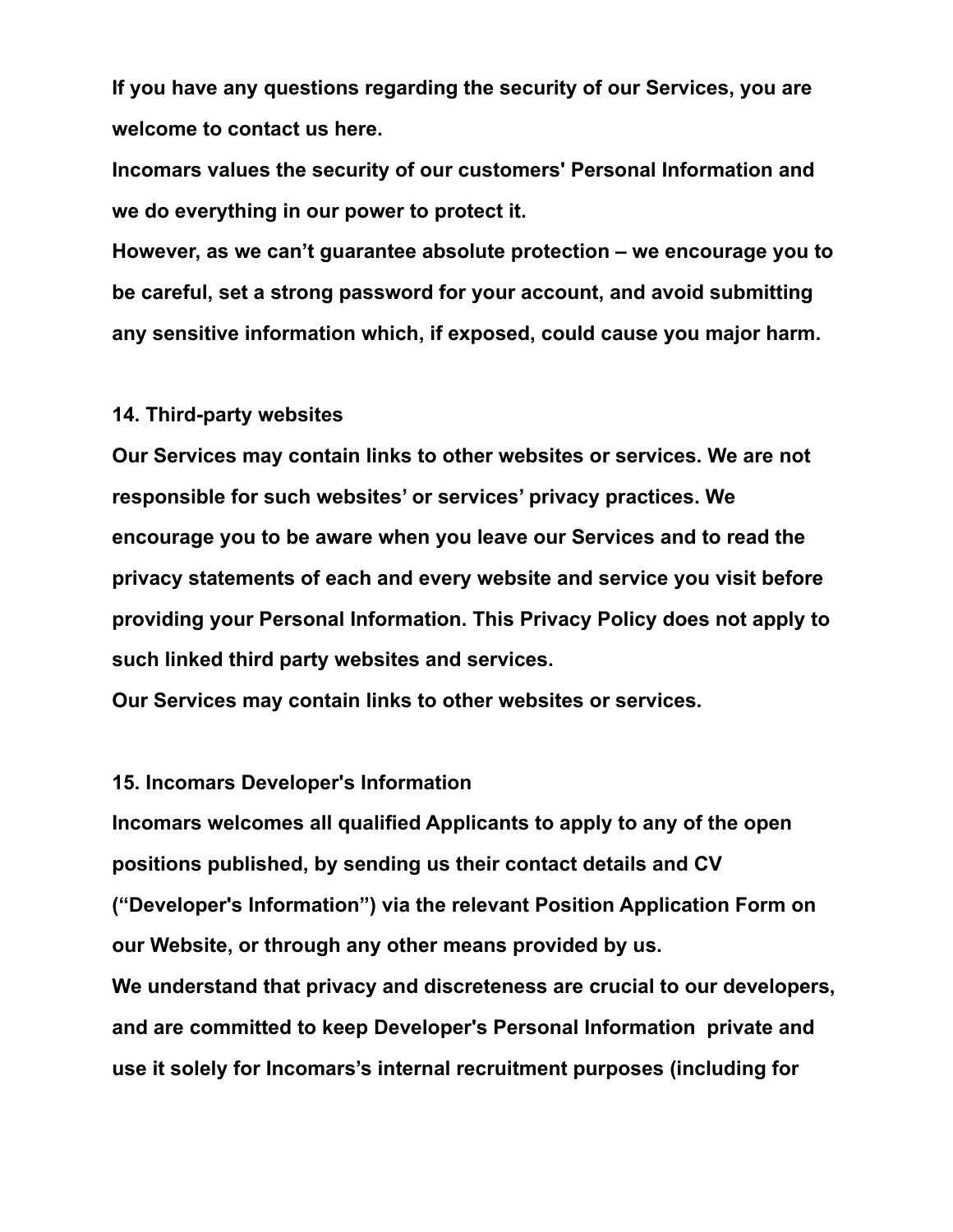**identifying Applicants, evaluating their applications, making hiring and employment decisions, and contacting Applicants by phone or in writing).**

**If you previously submitted your Developer's Personal Information to Incomars, and now wish to access it, update it or have it deleted from Incomars's systems, please contact us at https://wwww.incomars.com/ ("Incomars.com or Incomars Website").**

**We welcome all qualified job seekers to apply to any of our open positions, by sending us their contact details and message at Incomars ("Incomars.com").**

**We will use such Personal Information solely for our internal recruitment, employment and business purposes.**

**16. Public forums and user content ("Third-Party Services are also included in it")**

**Our Services offer publicly accessible blogs, communities and support forums. Please be aware that any Personal Information you provide in any such areas may be read, collected, and used by others who access them. To request removal of your Personal Information from our blogs, communities or forums, feel free to contact us here. In some cases, we may not be able to remove your Personal Information from such areas. For example, if you use a third party application to post a comment (e.g., the Facebook social plugin application) while logged in to your related profile with such third party, you must login into such application or contact its provider if you want to remove the Personal Information you posted on that platform.**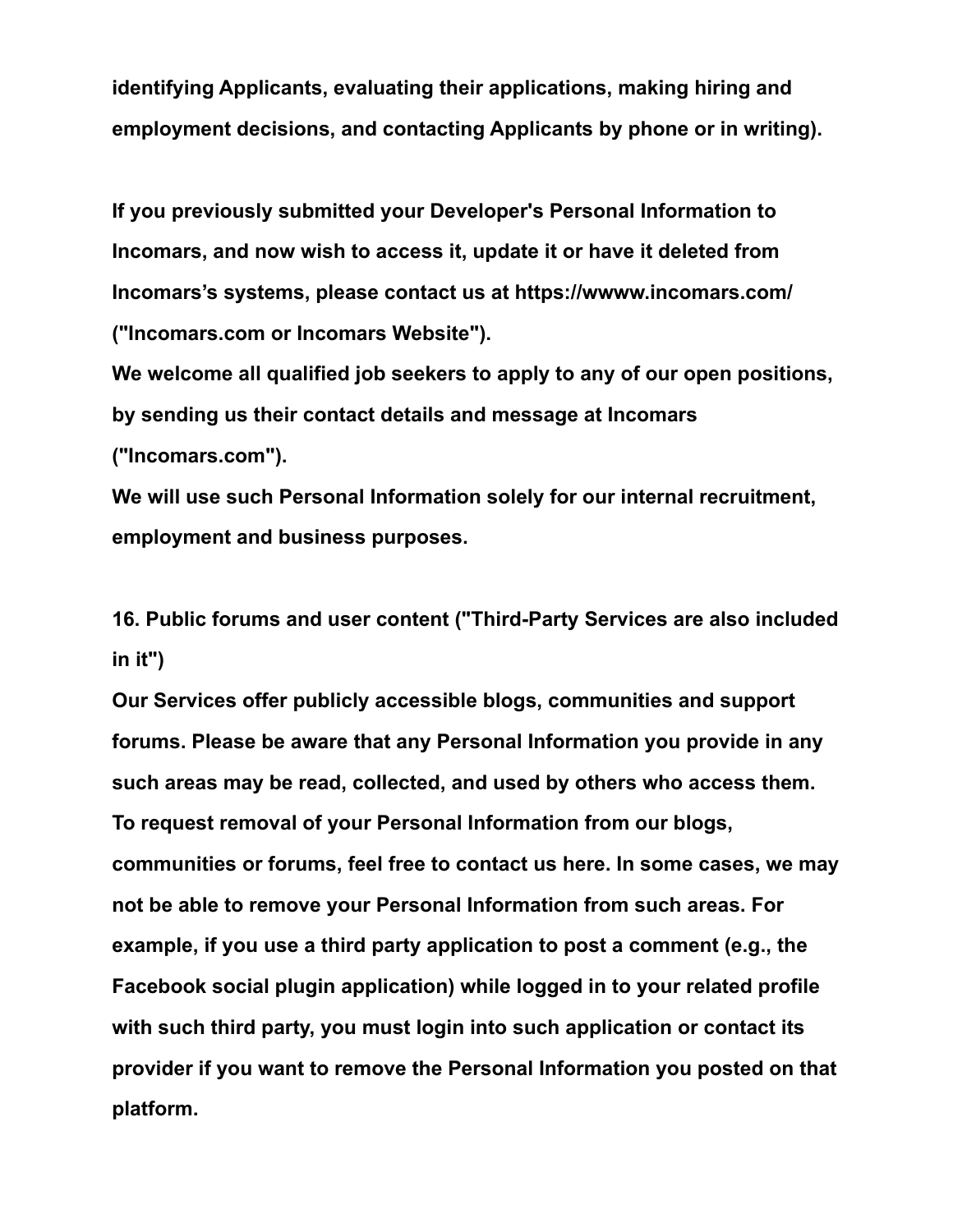**In any event, we advise against posting any Personal Information (via any means) you don't wish to publicize.**

**If you upload any user content to your User Account or post it on your User Website and provide it in any other way as part of the use of any Service, you do so at your own risk.**

**We have put adequate security measures in place to protect your Personal Information. However, we cannot control the actions of other Users or members of the public who may access your User Content, and are not responsible for the circumvention of any privacy settings or security measures you or we may have placed on your User Website (including, for instance, password-protected areas on your User Website). You understand and acknowledge that, even after its removal by you or us, copies of User Content may remain viewable in cached and archived pages or if any third parties (including any of your Users-of-Users) have copied or stored such User Content. To clarify, we advise against uploading or posting any information you do not wish to be public.**

**Avoid posting any Personal Information to any of the public areas on our Services, or to your own website, if you don't want it to become publicly available.**

#### **17. Updates and interpretation**

**We may update this Privacy Policy as required by applicable law, and to reflect changes to our Personal Information collection, usage and storage practices. If we make any changes that we deem as "material" (in our sole**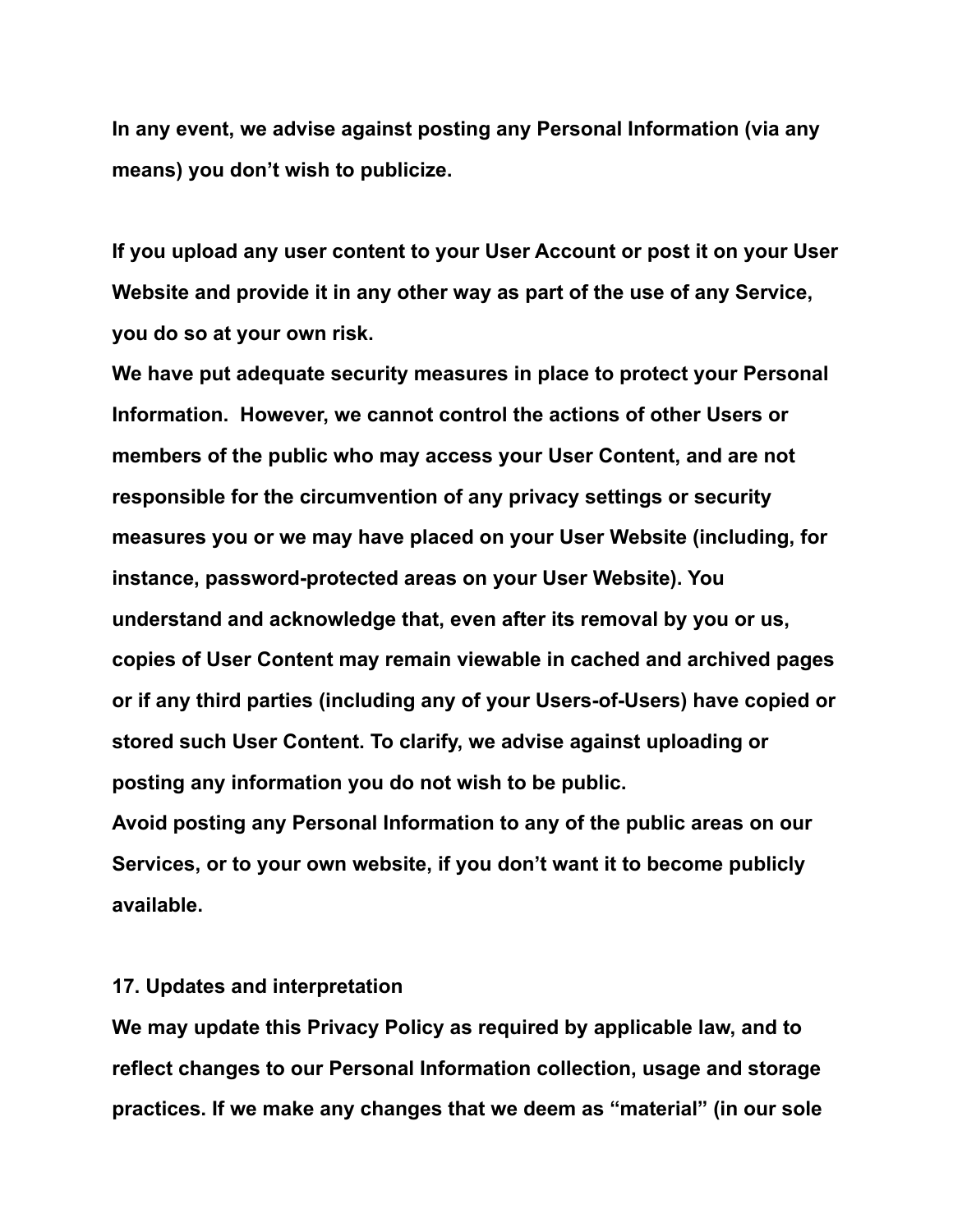**good faith discretion), we will notify you (using one of the notification methods set forth in Section 15.3 of the Terms of Use) prior to the change becoming effective. In relation to any updated Privacy Policy, we will, as required by applicable law, notify you, seek your consent and/or take any other measures. We encourage you to periodically review this page for the latest Information on our privacy practices. Unless stated otherwise, our most current Privacy Policy applies to all information that we have about you and your Users-of-Users, with respect to our Website, Incomars Apps, Mobile Apps and other Services.**

**Any heading, caption or section title contained herein, and any explanation or summary under the right "Below text" column, is provided only for convenience, and in no way defines or explains any section or provision hereof, or legally binds any of us in any way.**

**This Privacy Policy was written in English, and may be translated into other languages for your convenience ("Auto-Detect by your Browser's Default Language"). You may access and view other language versions by changing your Incomars Website ("Incomars.com"). If a translated (non-English) version of this Privacy Policy conflicts in any way with its English version, the provisions of the English version shall prevail. We may change this policy at any time. We will notify you of changes as required by applicable law.**

**Only the left column is legally binding (this column is just for clarity).**